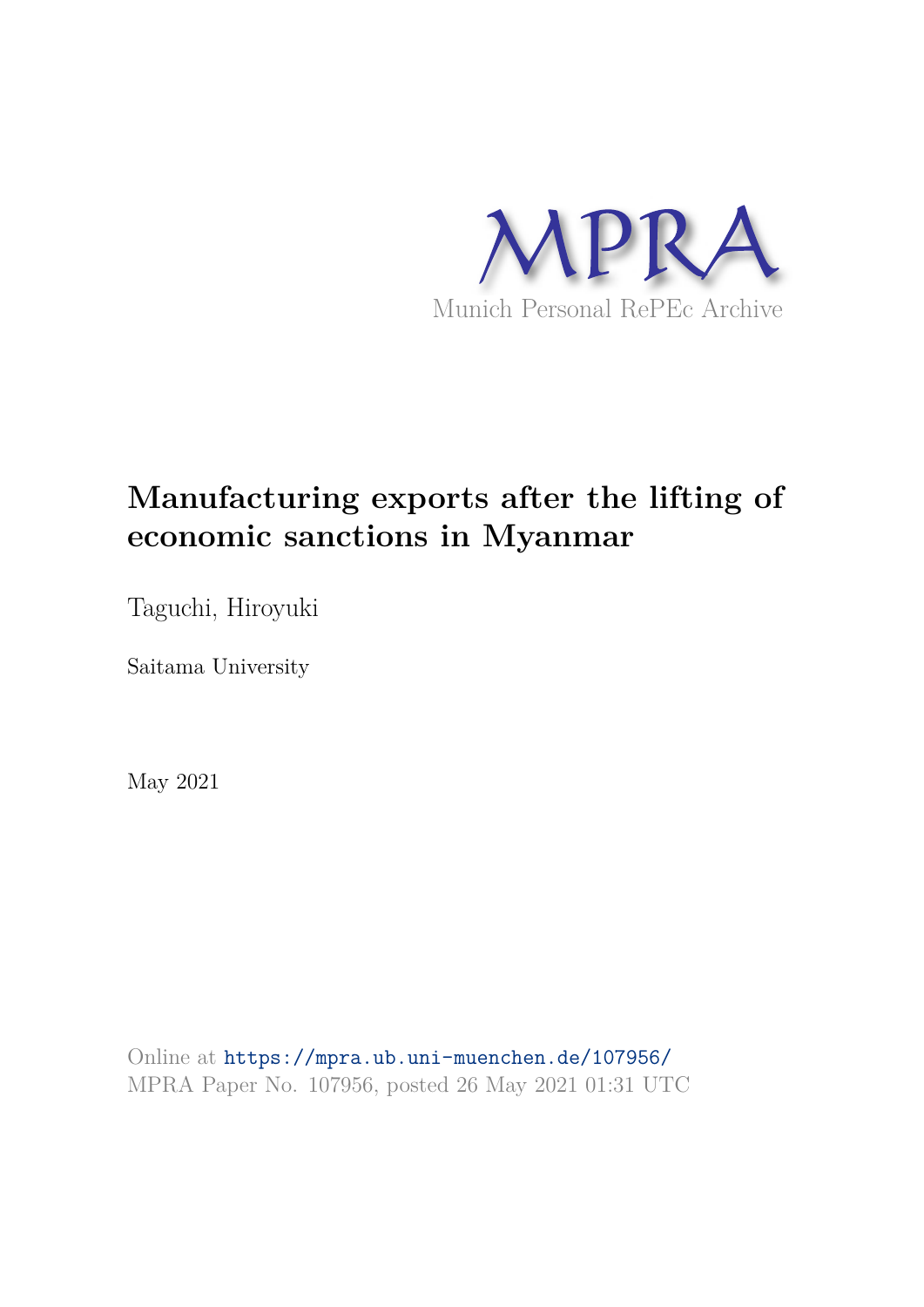# **Manufacturing Exports After the Lifting of Economic Sanctions in Myanmar**

Hiroyuki Taguchi Thet Mon Soe Graduate School of Humanities and Social Sciences, Saitama University

# **Abstract**

This paper aims to evaluate Myanmar's exports of manufacturing products by using a gravity trade model for emerging ASEAN economies. The main focus of this study is whether Myanmar's manufacturing exports have recovered towards the gravity-tradestandard of the other emerging ASEAN countries for the post-sanction period of 2013- 2018. The main findings from the gravity trade model estimation are summarized as follows. First, the Myanmar's manufacturing exports for the post-sanction period have been still significantly below the level of the gravity-trade-standard. Second, the downward deviation from the standard could be explained by the two Myanmar-specific factors, i.e., the low institutional quality and the Dutch Disease effect in the Myanmar's exports to western countries, but not fully in those to Asian countries. The additional factor for the deviation against Asian countries might come from Myanmar's sluggish participation in the international production networks.

Key words: Myanmar's manufacturing exports, lifting economic sanctions, gravity trade model, in-sample and out-of-sample estimations, institutional quality, Dutch Disease, international production networks

JEL Classification: F14, O53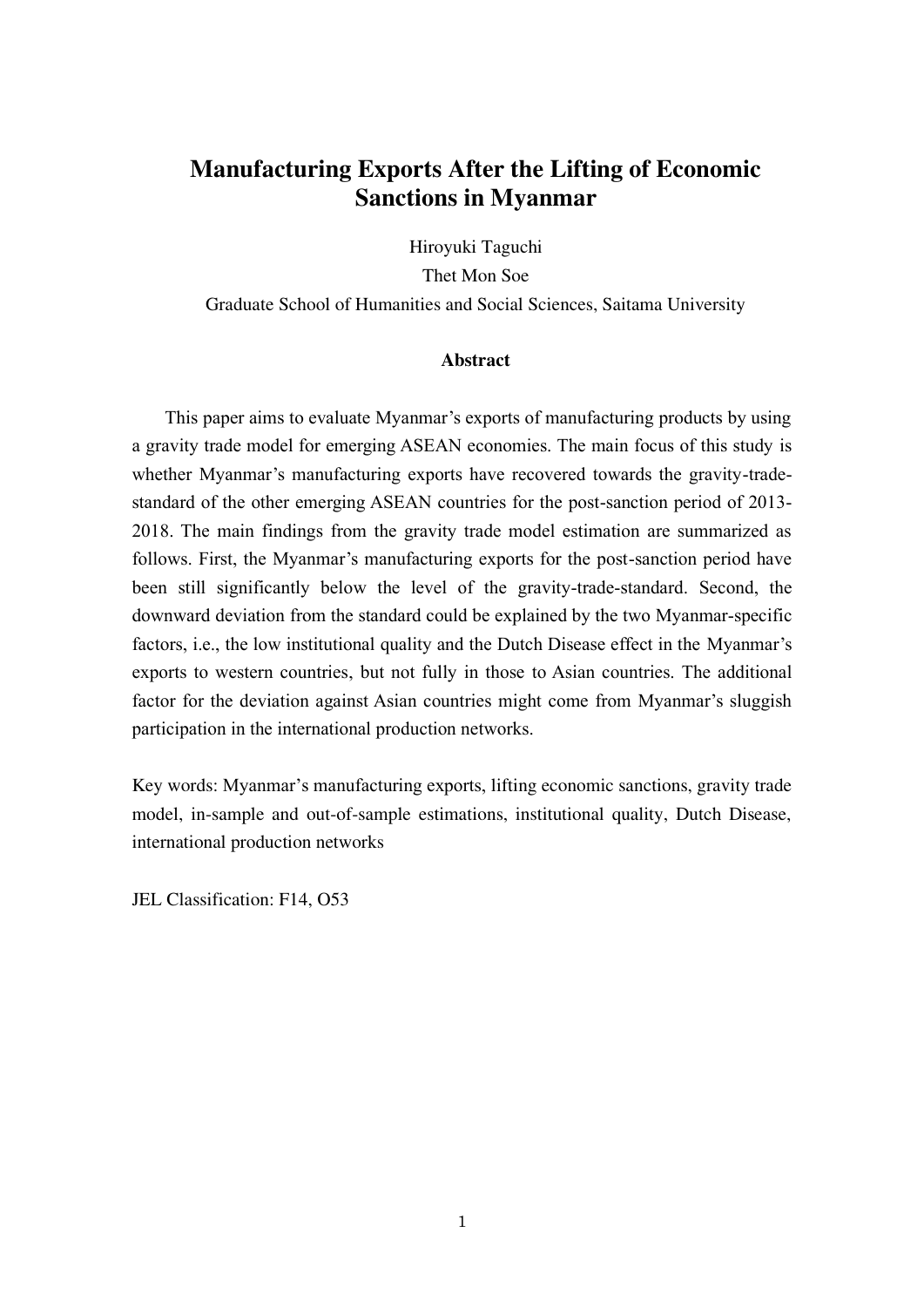# **1. Introduction**

Myanmar has entered into a new regime of market-based economy with open-door policies since March 2011, under the civilian government led by President Thein Sein and the subsequent government headed by State Counsellor, Aung San Suu Kyi. During the previous military-ruled regime before 2011, the Myanmar economy had suffered from the long-lasting stagnation under the control-oriented and inward-looking policies. In particular, the economic sanctions imposed by western countries due to the suppression of human rights under the military-ruled regime were a serious factor to have made the economy stay at a stagnant position. To be specific, The United States and Canada imposed general import bans from Myanmar in July 2003 and December 2007, respectively. The European Union also exercised import bans on specific products in February 2008. These economic sanctions were lifted under the new regime controlled by the civilian government since 2011: Canada suspended the sanctions in April 2012; the European Union lifted the general import ban in April 2013: and the United States eased the import ban in November 2012 and lifted it in September 2016.

In accordance with the regime transformation, the economic performances in Myanmar have showed remarkable improvements under the new regime. Through the economic growth process, Myanmar economy has promoted its economic status from "low income" to "middle income" since 2014, according to the World Bank Classifications<sup>1</sup>. Among economic indicators, the level and growth of exports are the most important one for Myanmar, since the exports of manufactured goods were seriously affected by the imposition and lifting of economic sanctions by western countries. Figure 1 illustrates the trends in the export values of Myanmar's total and manufacturing products, and indicates that the exports of manufacturing products have jumped up for the post-sanction period of 2013-2018 after their stagnation for the sanction period, while the total exports have shown an increasing trend through the periods. On the other hand, when the trend in manufacturing exports of Myanmar is compared with those of the other emerging ASEAN countries in terms of exports-GDP ratio in Figure 2, the level and growth of Myanmar's exports seems to be not necessarily high and robust even for the post-sanction period of 2013-2018 relative to those in Vietnam, Cambodia and Thailand.

This paper aims to evaluate Myanmar's exports of manufacturing products by using a gravity trade model for emerging ASEAN economies. The main focus of this study is whether Myanmar's manufacturing exports have recovered towards the gravity-trade-

<sup>&</sup>lt;sup>1</sup> See the website: https://datahelpdesk.worldbank.org/knowledgebase/articles/906519.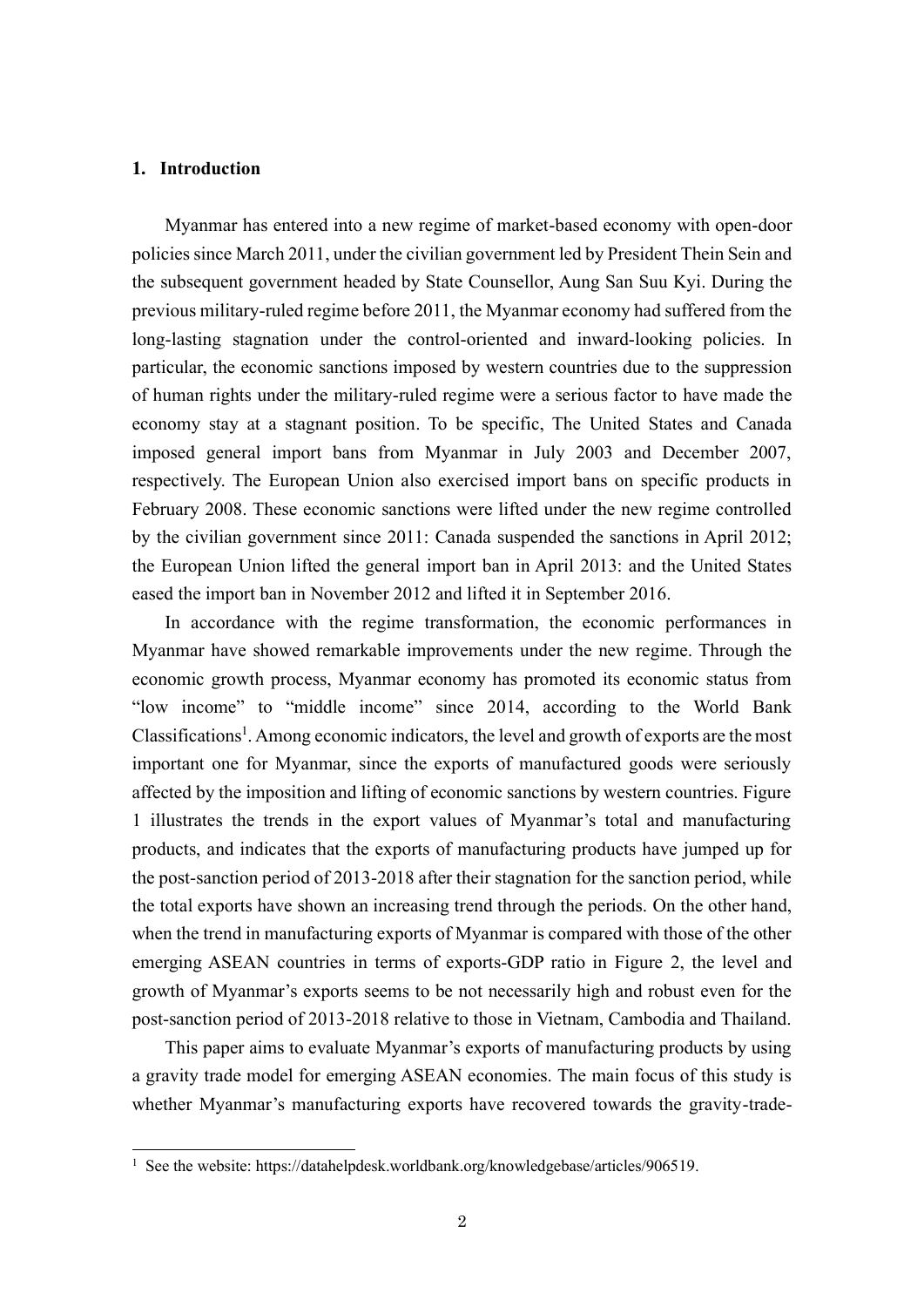standard of the other emerging ASEAN countries for the post-sanction period of 2013- 2018. It would be a relevant issue and timing to assess the current Myanmar manufacturing exports under the new open-door regime, in the sense that there have been a very limited number of quantitative studies on Myanmar trade under the new regime, and also that five or six years for the post-sanction period are rather enough to be analyzed quantitatively at a minimum level.

The rest of the paper is structured as follows. Section 2 reviews the literature related to the issue on a gravity trade model and Myanmar's trade. Section 3 conducts empirical analyses of Myanmar's manufacturing exports by applying a gravity trade model. Section 4 summarizes and concludes.

## **2. Literature Review and Contribution**

This section reviews the literature related to the issue on a gravity trade model and its application to Myanmar's trade.

Regarding a gravity trade model, the model has been the most commonly used analytical framework in empirical studies of international trade flows. The model originated from Tinbergen (1962) and Pöyhönen (1963), which were the first to apply the "Newton's Law of Gravitation" to international trade flows. The original intent of the gravity trade equation was to explain bilateral trade flows by the economic size of two countries and the distance between them. Since Anderson (1979) assigned the model with theoretical underpinnings for the first time, the gravity trade model has been established as being consistent with trade theories based upon models of imperfect competition and with the Heckscher-Ohlin model (see, e.g. Helpman and Krugman, 1985; and Deardorff, 1998). Bergstrand (1989), extending the microeconomic foundations for the gravity equation to incorporate factor-endowment variables in the spirit of Heckscher-Ohlin model and taste variables in the spirit of Linder model<sup>2</sup>, developed the augmented version of the gravity model by including per capita income levels for both exporters and importers as additional regressors<sup>3</sup>.

The gravity trade model has often provided a useful instrument to assess the tradeintegration effects of exogenous events and factors such as free trade agreements, crossborder infrastructure development, economic sanctions with import bans and policy changes in trade. Among a large volume of literature on trade analyses using a gravity

 $2$  Linder (1961) suggested that countries with similar per capita incomes will have similar demands.

<sup>&</sup>lt;sup>3</sup> The augmented version of the gravity model has been widely used in empirical studies of international trade flows. See, e.g. Frankel et al. (1995) and Stack (2009).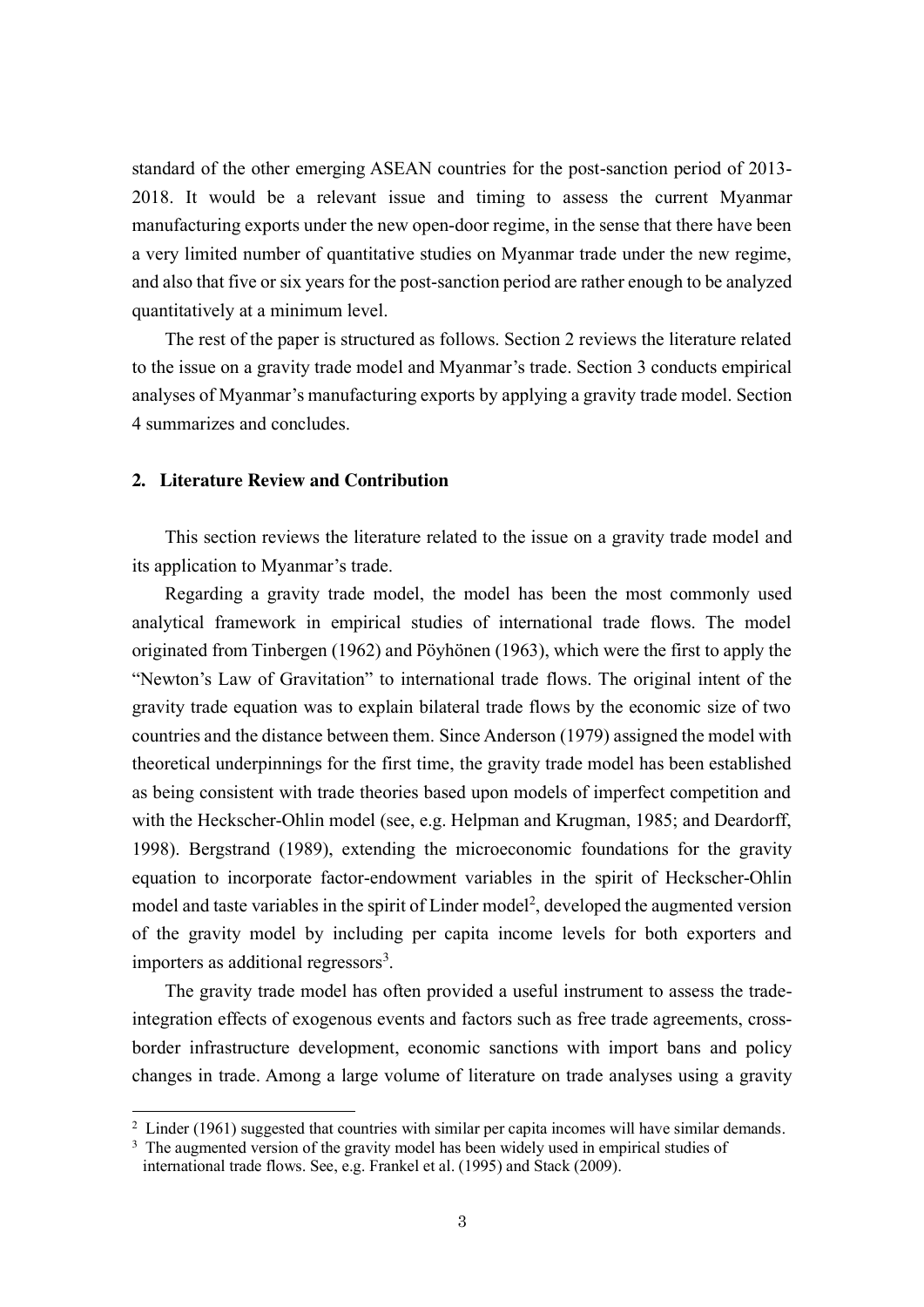trade model, there have been a very limited number of the studies targeting Myanmar trade. There are two kinds of approaches to evaluate the actual trade values in gravity trade analyses: "in-sample" and "out-of-sample" approaches. The former one is to contain the economy targeted for its evaluation with a dummy variable in estimating a gravity model, and to investigate the significance of the dummy variable with its interpretations. A negative or positive coefficient for the dummy with a conventional significance is regarded as evidence that the actual trade values of targeted economy are below or beyond a gravity-trade-standard for specific reasons. Nu Nu Lwin (2009), for instance, examined the impact of trade sanction against Myanmar using bilateral trade data of Myanmar with 27 partners over the period for 1998-2007, by employing a dummy variable for sanctioning country of the United States (US) in a gravity model. The study identified a significantly negative impact of the trade sanction on Myanmar-US trade by roughly 0.02 times of standardized bilateral trades.

The other approach is "out-of-sample" one. This approach is to estimate a gravity model by excluding a targeted economy, and to calculate the counterfactual trade values of the targeted economy by using the estimated parameters of the estimated model. The serious gap between the counterfactual trade values and the actual ones implies the existence of specific events and factors to make the trade of the targeted economy below or beyond the gravity-trade-standard. The gap by which the counterfactual values exceed the actual ones could also be interpreted as an unexhausted trade potential in the targeted economy. Oh and Thant (2016) examined ASEAN members' trade pattern by using a gravity model with a panel dataset encompassing ASEAN countries and their 85 trading partners for a 15-year time period for 1994-2008. Based on the estimated model, they simulated Myanmar's gravity-based counterfactual trade flows, and found that Myanmar's trade has been distorted due to political factors including economic sanctions. Ferrarini (2013) estimated a gravity trade model using export data of six ASEAN members with their 35 major trade partners for the period of 2000-2010. By using the parameters of the estimated model, the study projected Myanmar's counterfactual export value, and showed that it was four times greater than her actual export in 2010. Kubo (2014) also studied Myanmar's export potential using the out-of-sample gravity model approach with the sample of the ten countries' exports to 157 countries and regions during the period of 2004-2011. The study employed non-resource exports as the dependent variable in order to take into account the effects of natural resource exports on nonresource exports, namely, the Dutch Disease effect. The finding was that the counterfactual predicted non-resource exports were lower than the actual exports with the consideration of the effects of natural resource exports, whereas the predicted exports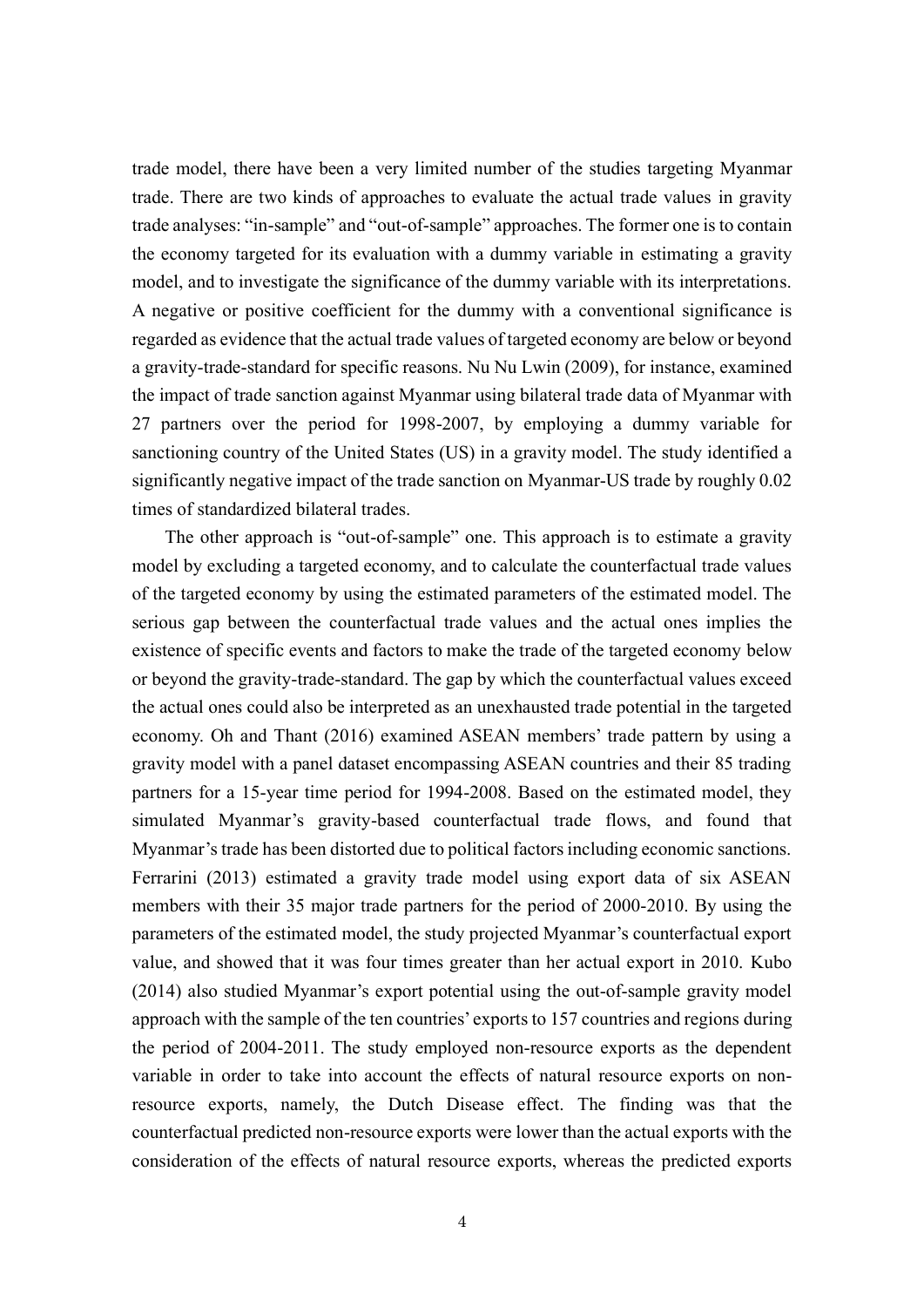were more than five times than the actual one without counting natural resource effects, thereby implying the existence of the Dutch Disease.

The previous studies of applying a gravity trade model to Myanmar's trade, as described above, have commonly demonstrated negative trade effects and unexhausted trade potentials during the sanction period under the military-ruled regime before 2011. Then the academic contributions of this paper to the reviewed literature above could be demonstrated as follows. First, this paper targets the post-sanction period of 2013-2018 unlike the previous studies, aiming to evaluate whether Myanmar's manufacturing exports have recovered from their stagnated trend under the sanctions towards the gravitytrade-standard of the other emerging ASEAN countries under the post-sanctions. The paper also investigates the factors such as the Dutch Disease effects and institutional quality to explain the current trend in Myanmar's manufacturing exports. The evaluation would be in a relevant timing, because five or six years have passed since the lifting of the sanctions and there have been few empirical studies for the quantitative evaluation targeting the post-sanction period.

Second, this paper applies both of in-sample and out-of-sample approaches to gravity model estimation, so that the consistency of both approaches can be checked and the robustness of the estimation outcomes can be ensured. To be specific, this study includes Myanmar as the estimation sample with a dummy variable and examines its significance in the in-sample approach. At the same time, the study excludes Myanmar from the estimation, and examines the gap between the counterfactual values and the real ones in the out-of-sample approach.

#### **3. Empirical Analysis**

This section conducts empirical analyses of Myanmar's manufacturing exports by applying a gravity trade model. This study focuses on manufacturing exports, not total exports, as in Kubo (2014), to take the Dutch Disease effect into account. The section first observes simply the flow of manufacturing exports of emerging ASEAN countries (including Myanmar) with their major trading partners, then clarifies the methodology of a gravity trade model, represents the estimation outcomes and discuss them.

#### 3.1 Overview of Export Flows in Emerging ASEAN Economies

Table 1 indicates the structure of manufacturing exports of Myanmar and the other emerging ASEAN countries with their major trading partners in terms of US dollar base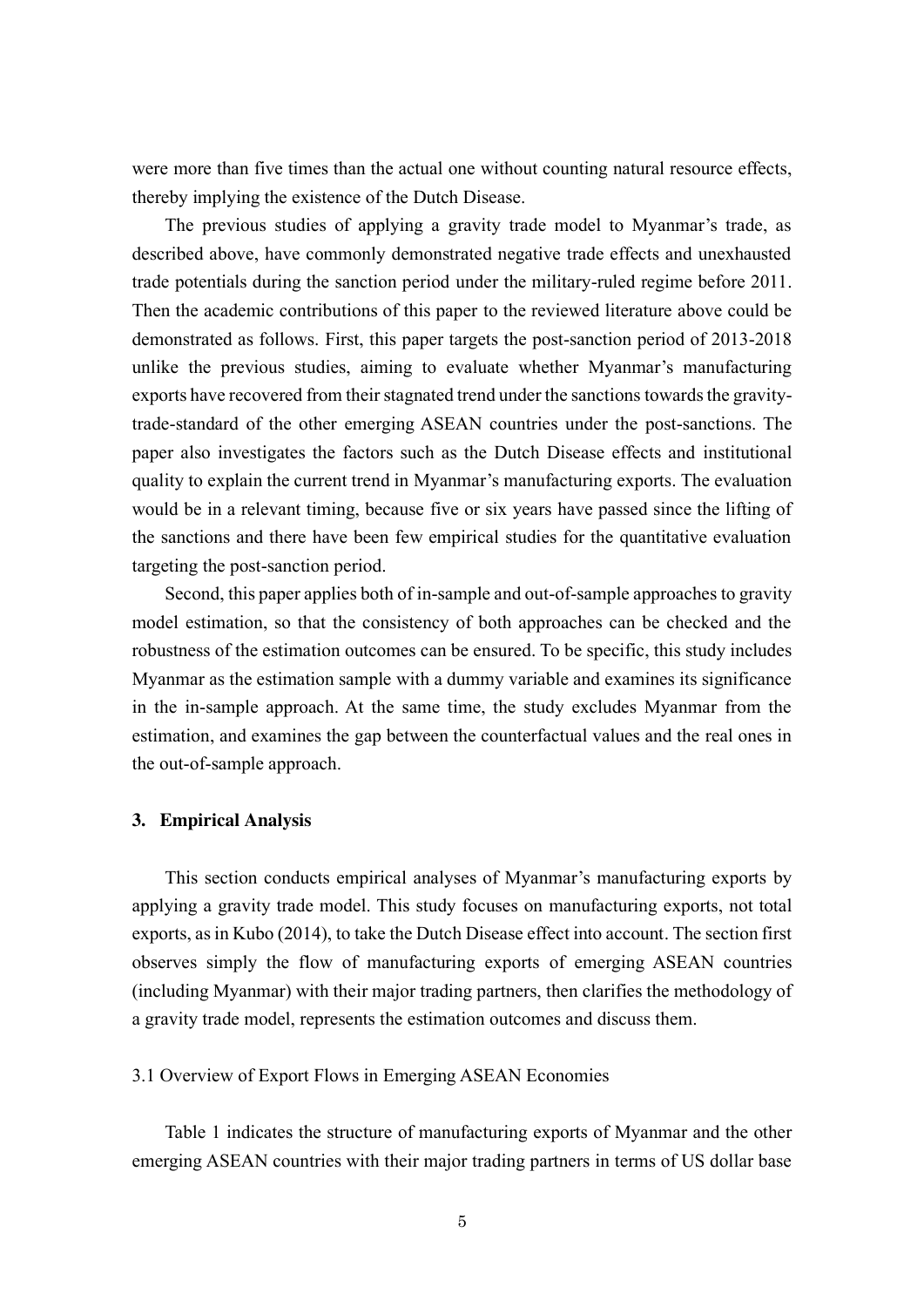in 2018. The share of intra-ASEAN exports relative to the exports to the world ranges from 3.08 percent in Cambodia to 48.34 percent in Lao PDR with the average of ASEAN countries being 15.90 percent; the share of ASEAN exports to Asian countries including intra-ASEAN countries ranges from 20.63 percent in Cambodia to 64.81 percent in Lao PDR with the average being 41.90 percent; and the share of ASEAN exports to western countries ranges from 22.89 percent in Thailand to 66.33 percent in Cambodia with the average being 34.75 percent. It should be noted that the share of Myanmar exports to intra-ASEAN countries is 5.97 percent, the second lowest among ASEAN countries.

Compared with the structure of emerging ASEAN manufacturing exports in 2000, the drastic changes are found as follows: for all emerging ASEAN countries except Vietnam, the share of intra-ASEAN exports increases from 10.00 to 15.90 percent on ASEAN average; the share of ASEAN exports to Asian countries also rises from 23.79 to 41.90 percent; on the other hand, the share to western countries sharply declines from 54.28 to 34.75 percent. This changes suggest that the international production networks, characterized by the fragmentation of production processes and the international dispersion of tasks and activities have been prevailed in East Asia since the 2000s, as demonstrated by Kimura (2006). The extension of the international production networks have usually involved active back-and-forth international transactions of intermediate goods such as processed goods, parts and components, thereby being consistent with the rapid growth of ASEAN manufacturing exports to Asian countries including intra-ASEAN countries since the 2000s. Under this trend, however, Myanmar economy seems to have been lagging behind the participation in the international production networks as shown in the low share of its exports to intra-ASEAN countries.

# 3.2 Specification of Gravity Trade Model Estimation

This section clarifies the methodology of a gravity trade model estimation to evaluate Myanmar's manufacturing exports among those of emerging ASEAN economies. For the estimation, as was stated in Section 2, this study applies both of the in-sample approach including Myanmar and the out-of-sample one excluding Myanmar. Then this section starts with the in-sample estimation followed by the out-of-sample one.

#### 3.2.1 In-sample Estimation

This study, as in the previous studies such as Kubo (2014), applies the augmented version of gravity model by including per capita income levels for both exporters and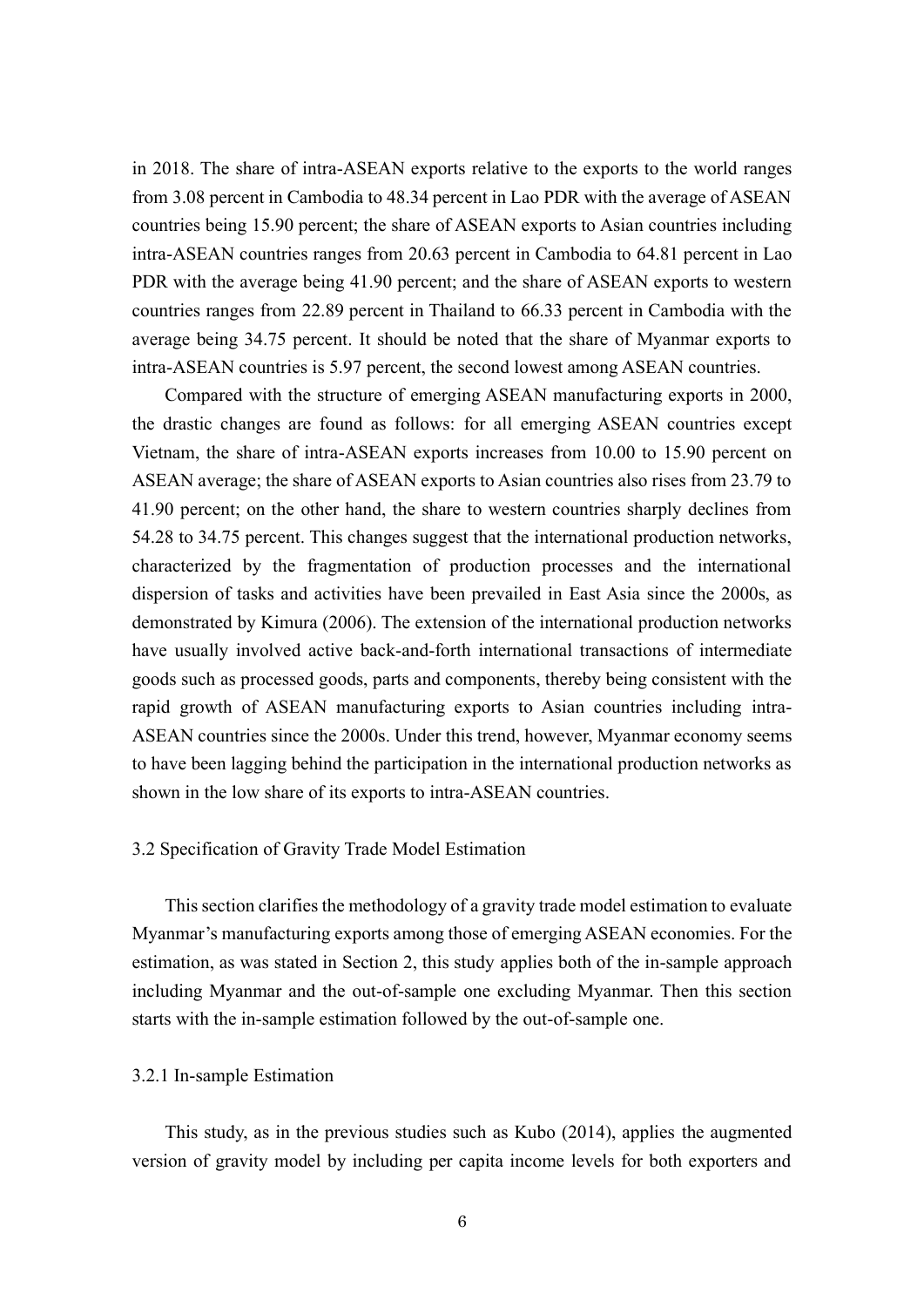importers as additional regressors, but modifies it in accordance with our analytical interests. The equation for estimation is specified as follows.

$$
\ln(EXt) = \text{const.} + \alpha_1 * \ln(YEt*YMt) + \alpha_2 * \ln(YPCEt*YPCMt) + \alpha_3 * \ln(DIS) + \alpha_4 * \ln(REXt) + \alpha_5 * NRRt + \alpha_6 * GEFt + \alpha_7 * DS\_WEST + \alpha_8 * DS\_ASIA + \alpha_9 * DPS13_WEST + \alpha_{10} * DPS16_WEST + \alpha_{11} * DPS13_A SIA + \alpha_{12} * DPS16_A SIA + \alpha_{13} * Dt + \epsilon t
$$
 (1)

where EXt denotes manufacturing exports of emerging ASEAN economies including Myanmar to their major trading partners in year t; YEt and YMt are an economic size represented by Gross Domestic Product (GDP) of an exporter and an importer respectively; YPCEt and YPCMt are a per capita GDP of an exporter and an importer respectively; DIS is a geographical distance between the capital city of an exporter and that of importer; REXt is a bilateral real exchange rate of an exporter against an importer; NRRt is a natural resources rent of an exporter; GEFt is an indicator of government effectiveness; DS\_WEST and DS\_ASIA are dummy variables for economic sanctions on Myanmar for 2004-2012 against western countries and Asian countries respectively; DSP13 WEST, DSP16 WEST, DSP13 ASIA and DSP16 ASIA are dummy variables for post-economic sanctions of 2013-2018 and 2016-2018 on Myanmar against western countries and Asian countries respectively; Dt is a time dummy in year t; εt is an error term; and  $\alpha_1 \dots \alpha_{13}$  are coefficients of explanatory variables. All the variables are listed in Table 2.

The following points should be taken into account in the specification of the estimation model (1). First, the greatest concern in the estimation is to assess the Myanmar's manufacturing exports during the sanction and post-sanction periods. Then the in-sample estimation model including Myanmar as a sample equips six dummy variables related to the economic sanctions on Myanmar with three different periods and two different trading partners. The dummy variable takes a value 1 if Myanmar exports belong to the targeted period and the trading partner, and 0 otherwise. Regarding the three different periods for setting the dummies, they are composed of the sanction period of 2004-2012 (DS), and the post-sanction periods of 2013-2018 (DPS13) and of 2016-2018 (DPS16). The sanction period of 2004-2012 covers the periods of general import bans imposed by the United States, Canada and the European Union. The reasons for setting two different post-sanction periods of 2013-2018 and 2016-2018 are as follows: to materialize the two-step liftings of the sanction by the United States (easing the import ban in November 2012 and lifting it in September 2016); and to take into account the time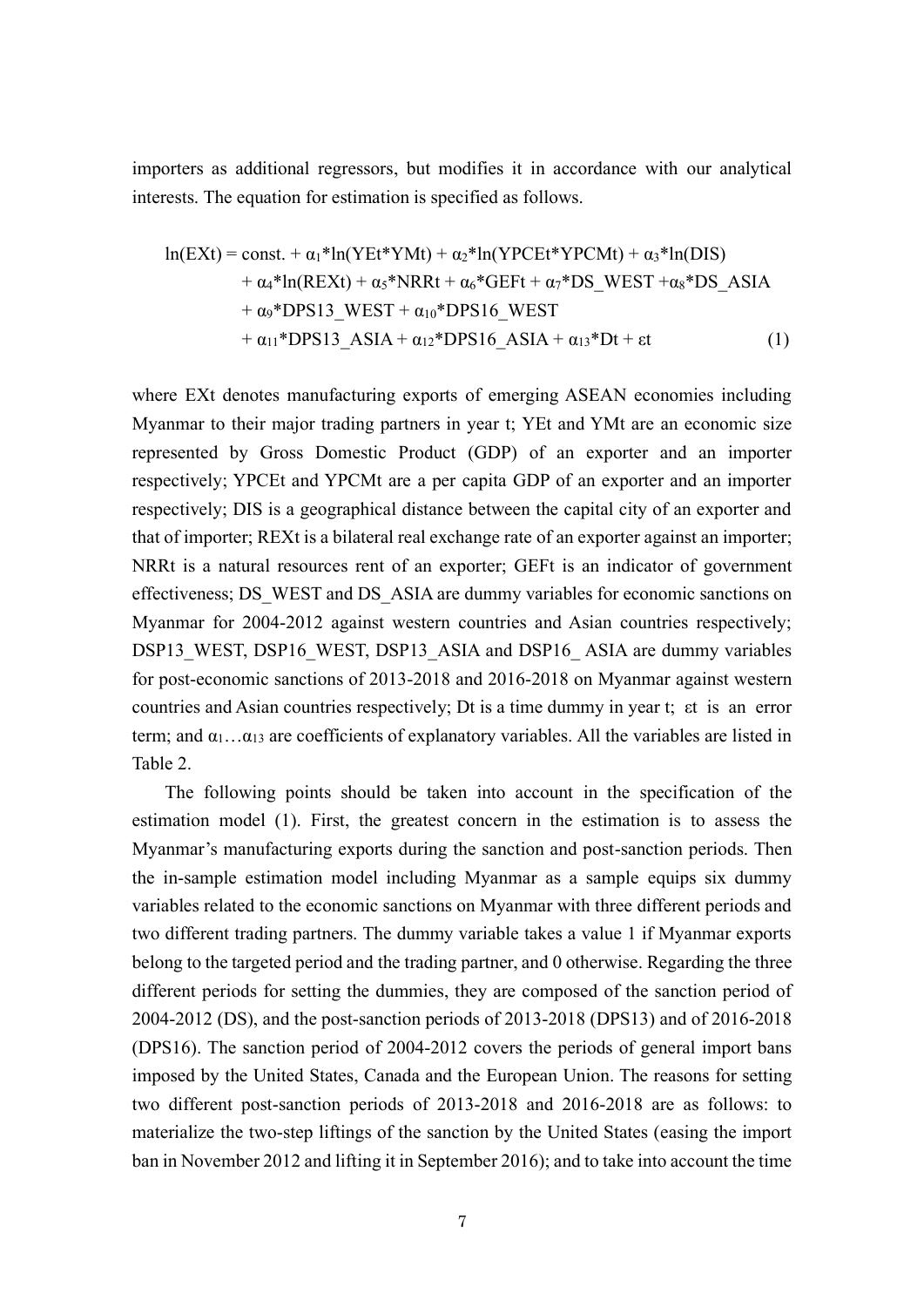lag taken from the lifting of the sanctions to the recovery of the production capacities in Myanmar economy. As for the two different trading partners for the dummies, they are divided into two groups: western countries (\_WEST) and Asian countries (\_ASIA). It is the United States, Canada and the European Union, belonging to western countries, that imposed the sanctions on Myanmar. These sanctions might, however, affect Myanmar's exports to Asian countries, in such an indirect way that Myanmar's exports might decline due to their synchronized actions with western countries, or that Myanmar's exports might increase towards the other Asian countries as alternative trading partners.

Second, additional regressors to the gravity model, i.e., a natural resources rent of an exporter (NRRt) and an indicator of government effectiveness (GEFt), are the factors that are supposed to cause deviations from the gravity-trade-standard. The NRR is an indicator of natural resource development, and the purpose of its inclusion is to examine whether an exporter's natural resource development has crowded out its manufacturing exports. This negative effect is called the Dutch Disease, and its theoretical framework was originally described by Corden and Neary (1982). The GEF, representing institutional quality and governance, also matters in enhancing manufacturing activities and alleviating the Dutch Disease effect at the early stage of an economy's development, as a significant number of empirical studies have examined the effects of institutional qualities on economic development in general (e.g., North 1990, Rodrik et al. 2002, Lee and Kim 2009, Vaal and Ebben 2011 and Flachaire et al. 2014).

Third, a bilateral real exchange rate of an exporter against an importer (REX) is introduced as a multilateral time-varying price resistance term. The gravity trade model proposed by recent theoretical developments requires the inclusion of the multilateral price term in the model. Anderson and van Wincoop (2003) suggested the use of countryspecific fixed effects as the method to account for the multilateral price term in the crosssection. In a panel setting, however, the multilateral price term would be time varying. One way to control for price changes is to introduce, similarly to Rose (2000) and Vandenbussche and Zanardi (2010), the bilateral real exchange rate that varies over time and tracks price changes.

Based on the description of the variables above, the sign of each variable's coefficient could be expected to be as follows (see Table 2 again). If the estimation follow the augmented version of gravity trade model, the coefficient' signs of the products of GDP (YEt\*YMt) and per capita GDP (YPCEt\*YPCMt),  $\alpha_1$  and  $\alpha_2$ , are expected to be positive, and that of geographical distance (DIS),  $\alpha_3$ , is expected to be negative; the coefficient of bilateral real exchange rate of an exporter against an importer (REXt),  $\alpha_4$ , should have a negative sign; and the coefficient of natural resources rent (NRRt) and that of government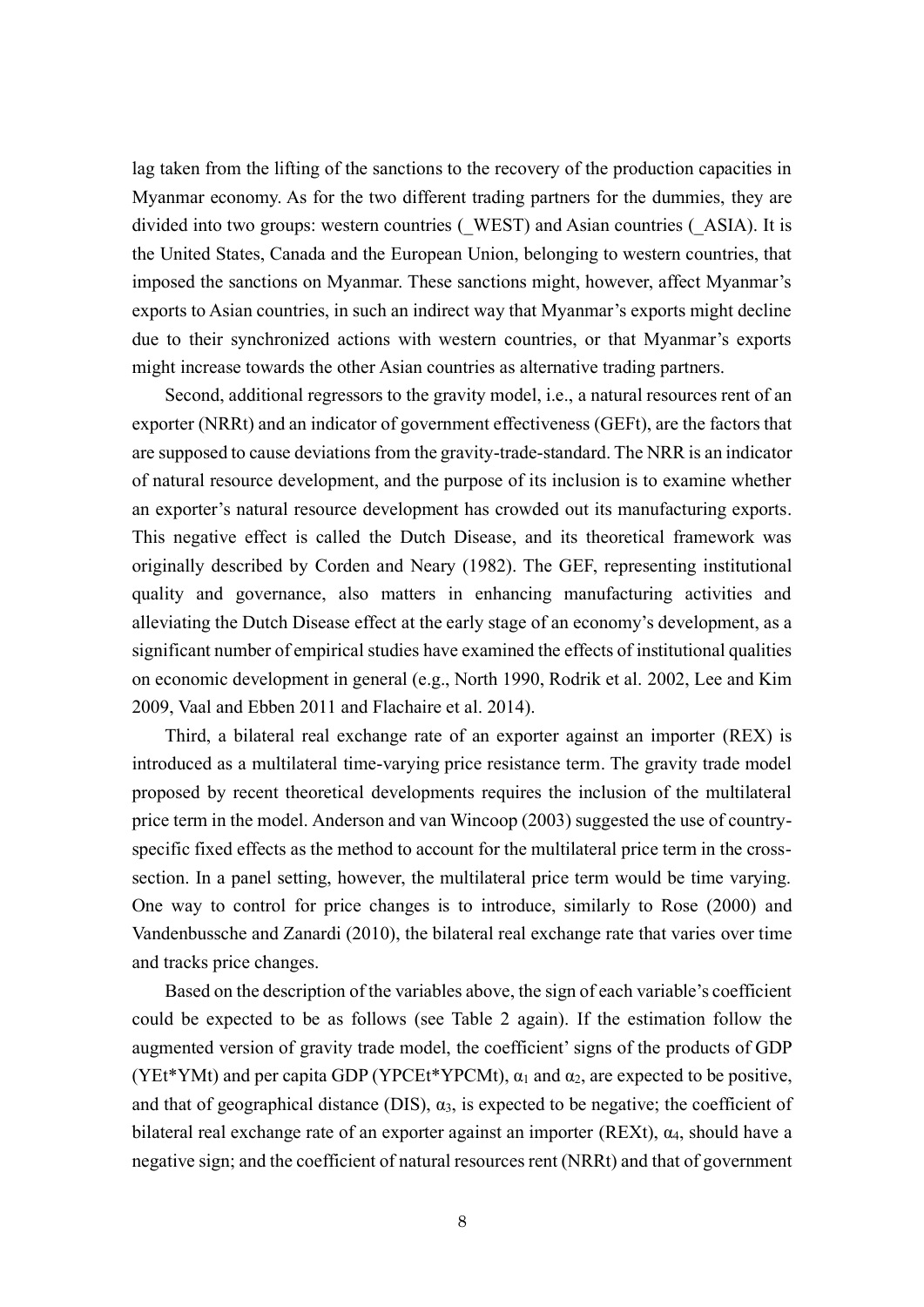effectiveness (GEFt),  $\alpha_5$  and  $\alpha_6$ , should have a negative sign and a positive one respectively. Regarding the dummy variables related to the economic sanction on Myanmar, the coefficient's sign of the sanction dummy against western countries (DS\_WEST) is naturally supposed to be negative. The other sanction-related dummies might, however, have ambiguous signs in their coefficients for the following reasons. First, the coefficient of the sanction dummy against Asian countries (DS\_ASIA) might depend on the side-effects of the sanctions by western countries on Myanmar's exports to Asian countries: synchronized effects or alternative ones. Second, the coefficients of the post-sanction dummies (DSP13 and DSP16) might depends on the degree and speed of the recovery of Myanmar' exports after the lifting of the sanctions. The post-sanction dummies that are significantly negative bring the discussion to the factors to push down Myanmar's exports from the gravity-trade-standard of emerging ASEAN countries even after the lifting of the sanctions on Myanmar.

#### 3.2.1 Out-of-sample Estimation

The out-of-sample approach adopts the same specification for gravity model estimation as that of the in-sample approach, except that the estimation excludes Myanmar's exports from the sample, thereby removing the dummy variables related to the economic sanctions on Myanmar from Equation (1). The equation for estimation is, therefore, specified as follows.

$$
\ln(EXt) = \text{const.} + \beta_1 * \ln(YEt*YMt) + \beta_2 * \ln(YPCEt*YPCMt) + \beta_3 * \ln(DIS) + \beta_4 * \ln(REXt) + \beta_5 * NRRt + \beta_6 * GEFt
$$
\n(2)

Where the variables have the same denotation as Equation (1), and  $\beta_1 \dots \beta_6$  are coefficients of explanatory variables in the out-of-sample estimation. The counterfactual Myanmar's exports are calculated by using the coefficients of the constant term and  $\beta_1 \dots \beta_6$ . The serious gap between counterfactual values and the real ones leads to the investigation of the factors to make downward deviations of Myanmar's exports from the gravity-tradestandard of the other emerging ASEAN countries.

#### 3.3 Sample Data and Estimation Method

The sample period is the one from 1998 to 2018, in which the data are available for the estimation variables and cover the sanction period of 2004-2012. The sample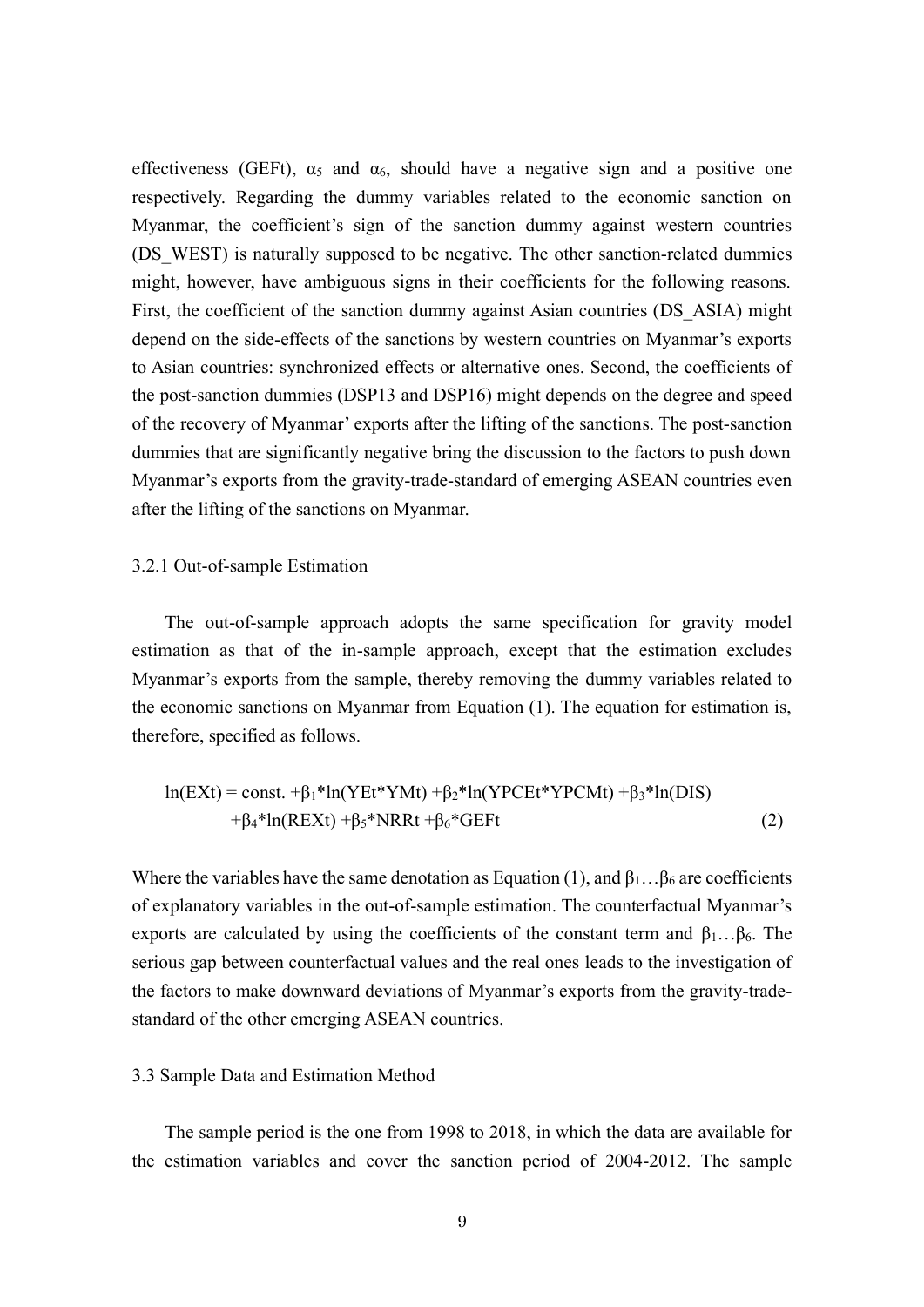economies are 16 countries/region: eight of ASEAN emerging-market countries (Cambodia, Indonesia, Lao PDR, Malaysia, Myanmar, Philippines, Thailand and Vietnam)<sup>4</sup>, and eight of their major trading partners outside of ASEAN (Japan, China, Korea, India, the United States, Canada, the United Kingdom and Euro Area). Table 1 again shows that the manufacturing exports of the sampled emerging ASEAN countries to the sampled trading partners covers 60-90 percent out of their total exports to the world as shown in the last line of the table. The study then constructs panel data for 1998-2018 with the export combinations between emerging ASEAN countries and their sampled trade partners  $(8 * 15 = 120)$  for the in-sample estimation, and Myanmar's exports are excluded from this panel data in the out-of-sample estimation.

Regarding the sources of the sampled data (see the last column and notes of Table 1), the data of manufacturing exports (EXt) are retrieved from UNCTAD Stat, by the series of the "Manufactured goods (SITC 5 to 8 less 667 and 68)" of "Merchandise trade matrix"; GDP and per capita GDP of an exporter and an importer (YEt, YMt, YPCEt and YPCMt) are from the World Economic Outlook (WEO) Database (October 2019) of the International Monetary Fund (IMF), by the series of "current prices U.S. dollars"; the distance between capital cities of an exporter and an importer (DIS) are measured by the Great Circle Distance Between Cities on Map (Fromto); the natural resources rent (NRRt), expressed by a percentage of GDP, comes from the World Development Indicators (WDI) of the World Bank; and the government effectiveness index (GEFt) is from the Worldwide Governance Indicators (WGI) of the World Bank, which takes the number ranging from approximately -2.5 (weak) to 2.5 (strong). Lastly, the bilateral real exchange rate of an exporter against an importer (REXt) is computed by using consumer prices (CPI) and bilateral nominal exchange rates (ER), which are retrieved from the WEO, as follows.

(CPI exporter / ER exporter currency per US Dollar) / (CP importer / ER importer currency per US Dollar)

The EXt, YEt, YMt, YPCEt, YPCMt, DIS and REXt are set in logarithm to avoid scaling issues.

Finally, the estimation method this study applies is a pooled censored regression model (Tobit model) to avoid the problem of sample selection bias in the panel data. The Ordinary Least Square supposes that a dependent variable be observed as a continuous and unrestricted scale. The export values as a dependent variable that this study samples, however, are only partially observed at positive or zero values. Thus, we adopt the Tobit

<sup>&</sup>lt;sup>4</sup> Brunei Darussalam and Singapore are excluded here, since this study focuses on emerging-market economies.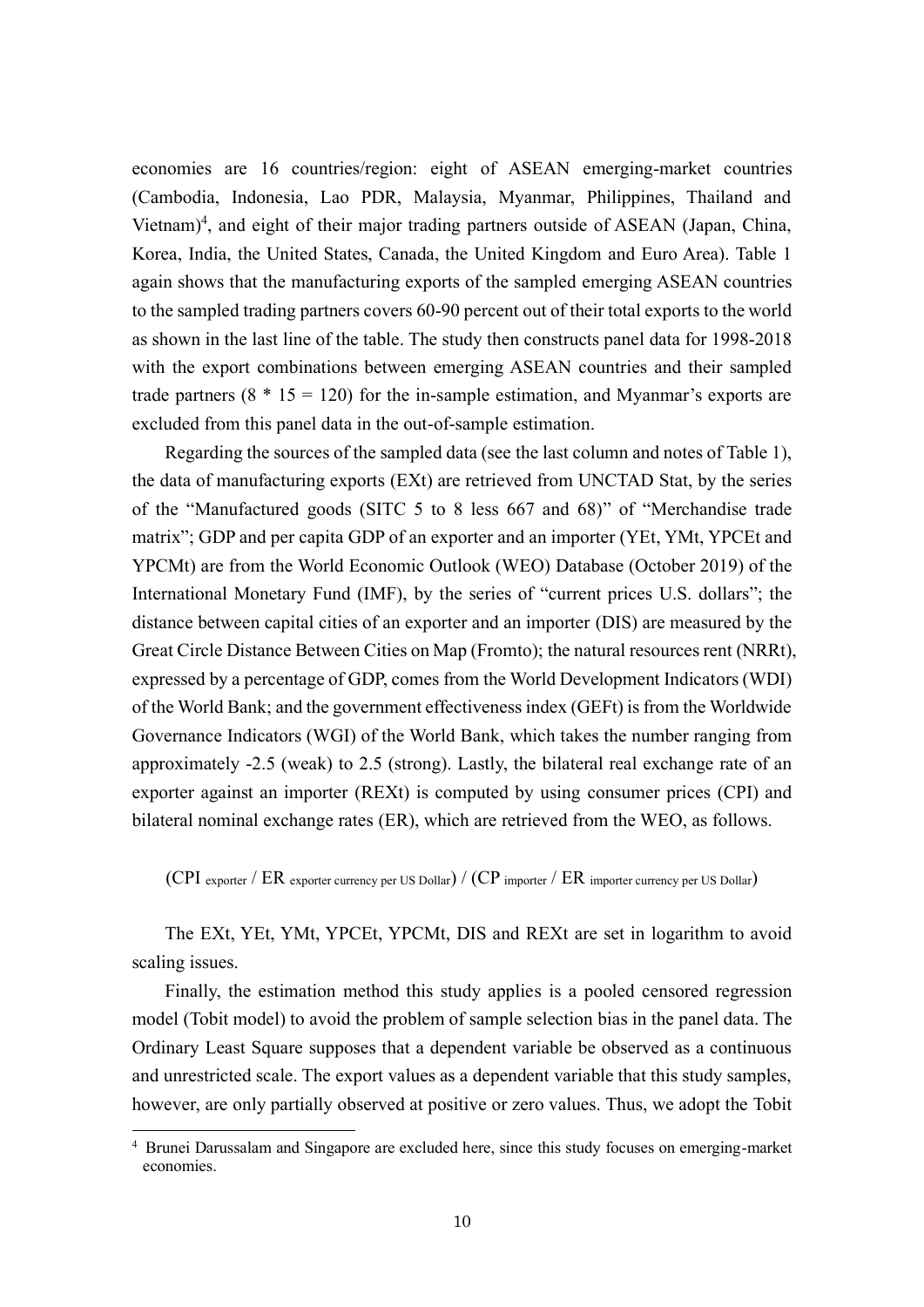model with a dependent variable left-censored at zero and with the logistic distribution for the error term.

# 3.4 Estimation Outcomes

This section presents the outcomes of the in-sample and the out-of-sample estimations of gravity trade model. The section starts with the in-sample estimation outcomes followed by the out-of-sample ones.

# 3.4.1 In-sample Estimation Outcomes

The column from (1) to (4) in Table 3 reports the in-sample estimation outcomes. The outcomes contain four estimation cases: the case (1) of the simple augmented version of gravity model with a multilateral time-varying price resistance term, the case (2) including the sanction dummies on Myanmar in the gravity model, the case (3) including both the sanction and post-sanction dummies on Myanmar, and the case (4) with the sanction-related dummies and additional variables (natural resources rent and government effective index) for explaining the deviations from the gravity-trade-standard.

Regarding the case (1), the coefficients of all the explanatory variables have expected signs: the coefficients of products of GDP (YE\*YM) and per capita GDP (YPCE\*YPCM) are significantly positive; the coefficient of geographical distance (DIS) is significantly negative; and that of bilateral real exchange rate (REX) is negative though it is not significant<sup>5</sup>. The result of case  $(1)$  estimation thus implies the validity of gravity trade model.

The case (2) adding the sanction dummies on Myanmar (DS) has their significantly negative coefficients: the sanction dummy against western countries (DS\_WEST) has expectedly a negative coefficient (exp. $(-3.003) = 0.050$ ) as a direct sanction effect; and the dummy against Asian countries (DS\_ASIA) has reasonably smaller size of a negative coefficient (exp.(-2.271) = 0.103), which suggests an indirect "synchronized" effect of the sanctions.

The case (3) adding further the post-sanction dummies on Myanmar (DPS) against western and Asian countries has two different coefficients with opposite signs between DPS13 (2013-2018 dummy) and DPS16 (2016-2018 dummy). The negative coefficients of DPS13 WEST (exp.(-3.265) = 0.038) and DPS13 ASIA (exp. (-3.202) = 0.041) turn

 $<sup>5</sup>$  The insignificance in the REX's coefficient implies the premature markets as in Myanmar economy</sup> where the mechanism of prices including exchange rates has not perfectly been working.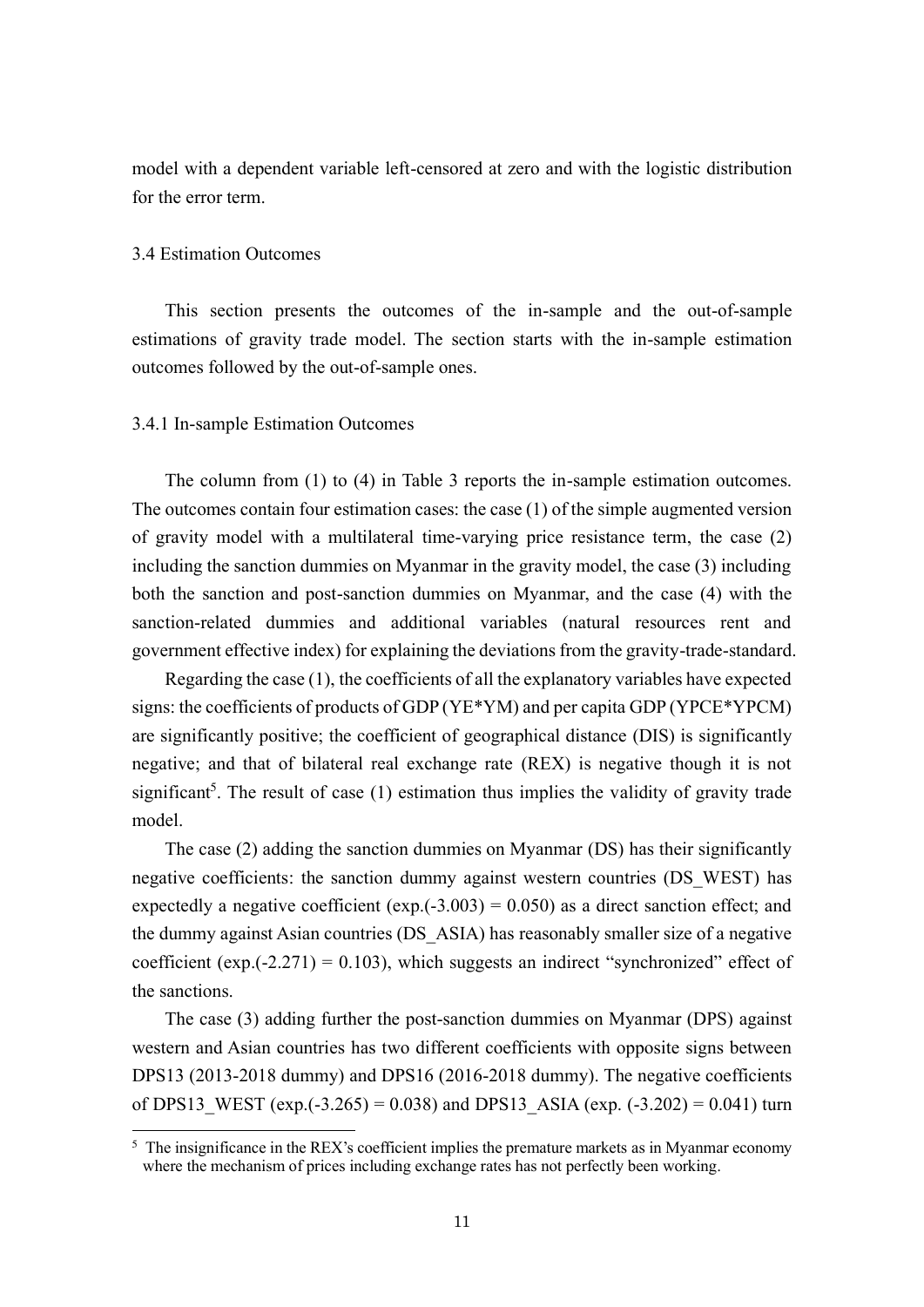into the positive ones of DPS16 WEST (exp.  $(2.168) = 8.741$ ) and DPS16 ASIA (exp.  $(1.337) = 3.808$ , respectively. This changes in their coefficients' signs are considered to reflect the two-step sanction liftings by the United States and the recovery lag of Myanmar's production capacities during the post-sanction period. It should also be noted, however, that the recovering and regaining degrees of Myanmar's manufacturing exports have still been insufficient to reach the gravity-trade-standard, since the sums of the coefficients with opposite signs in the post-sanction dummies are still negative in DPS WEST (exp.  $(-1.097 (= a + b)) = 0.334$ ) and in DPS ASIA (exp.  $(-1.865 (= c + d))$ )  $= 0.155$ ), as shown at the bottom part of Table 3.

This results lead to another estimation in the case (4) for investigating the deviation factors from the gravity-trade-standard. In this case, as is expected in Section 3.2.1, the coefficient of natural resources rent (NRR) is significantly negative, thereby implying the existence of the Dutch Disease effect, and that of government effective index (GEF) is significantly positive, thus suggesting the positive role of institutional quality in promoting manufacturing exports.<sup>6</sup> What should be noted is that adding these regressors contributes to compressing the negative sizes of the coefficients of the post-sanction dummies towards -0.245 in DPS\_WEST (exp.  $(-0.245) = 0.783$ ) and -0.855 in DPS\_ASIA (exp.  $(-0.855) = 0.425$ ). This means that some parts of the negative deviations of Myanmar' manufacturing exports from the gravity-trade-standard during the postsanction period could be explained by the higher natural resources rent (the Dutch Disease effect) and the lower government effective index of Myanmar than those of the other emerging ASEAN countries. In fact, according to the sample data in 2017, the natural resources rent of Myanmar is 7.14 as a percentage of her GDP, whereas that of the other emerging ASEAN countries on the average is 3.92; and the government effective index in Myanmar is -1.052, while that of the other emerging ASEAN countries is 0.025. The critical remaining point is that, even after taking two factors above into account, there is still a large negative gap between Myanmar exports to Asian countries and the gravitytrade-standard, represented by the coefficient of DPS ASIA (exp.  $(-0.855) = 0.425$ ), while the gap on Myanmar exports to western countries is almost alleviated as shown in the coefficient of DPS WEST (exp.  $(-0.245) = 0.783$ ). Another possible factor to push down Myanmar exports to Asian countries will be discussed in the later section.

3.4.2 Out-of-sample Estimation Outcomes

<sup>&</sup>lt;sup>6</sup> In the case (4), the bilateral real exchange rate (REX) has a significantly positive coefficient unexpectedly. It might come from multicollinearity problem in the sense that the Dutch Disease effect by adding natural resources rent (NRR) accompanies the appreciation of real exchange rate.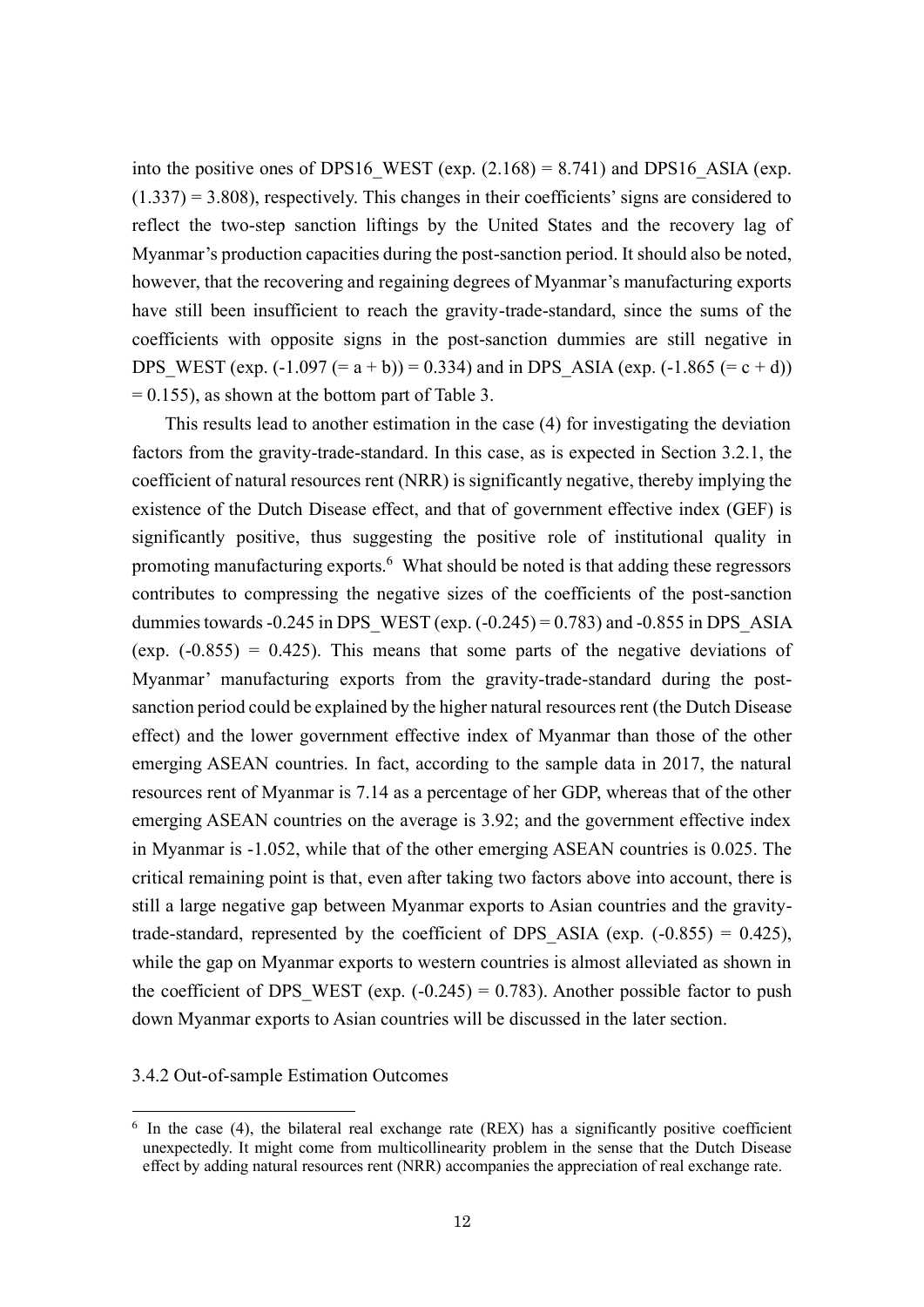The column from (5) to (6) in Table 3 again reports the out-of-sample estimation outcomes: the case  $(5)$  of the simple augmented version of gravity model and the case  $(6)$ including additional variables (natural resources rent and government effective index) for explaining the deviations from the gravity-trade-standard.

The case (5), as in the case (1) of the in-sample estimation, has positive coefficients of YE\*YM and YPCE\*YPCM and negative ones of DIS and REX at their significant levels respectively. It supports the validity of gravity trade model even in the out-ofsample estimation excluding Myanmar's exports. The case (6) also shows almost the same result as that of the in-sample estimation: the negative coefficient of natural resources rent (NRR) implies the existence of the Dutch Disease effect, and the positive coefficient of government effective index (GEF) suggests the active role of institutional quality in promoting manufacturing exports, both of which are significant factors to deviate manufacturing exports from the gravity-trade standard.

The study now calculates the counterfactual Myanmar's manufacturing exports by using the coefficients estimated in the case (6), and compares those with the actual Myanmar's exports. Figure 3 displays three kinds of the counterfactual values as well as the actual value in logarithm terms for Myanmar's manufacturing exports to western countries and to Asian countries: 1) the gravity-trade-standard (GTS), using the constant term and the coefficients of YE\*YM, YPCE\*YPCM, DIS and REX), 2) the GTS adding the coefficient of NRR, and 3) the GTS adding the coefficients of both NRR and GEF.

It is observed that there are large gaps between actual value and the counterfactual GTS values for Myanmar's manufacturing exports to both western countries and Asian countries. In particular, the largest gap is found in 2010-2011 to western countries, during which the import bans were imposed on Myanmar by not only the United States but also Canada and the European Union. Focusing on the post-sanction period after 2013, however, there is a difference in the gap of the actual and the counterfactual values on between the exports to western countries and those to Asian ones. While in Myanmar exports to western countries the gap is getting filled up toward 2017 by taking NRR and GEF into account, in those to Asian countries the gap still remains even including the two variables. This means that the negative deviation of Myanmar' exports to western countries from the gravity-trade-standard during the post-sanction period could be explained by the low institutional quality and the Dutch Disease effect in Myanmar, and the negative deviation to Asian countries requires the explanation of another possible factor to create it. This outcome of the out-of-sample estimation is consistent with that of the previous in-sample estimation.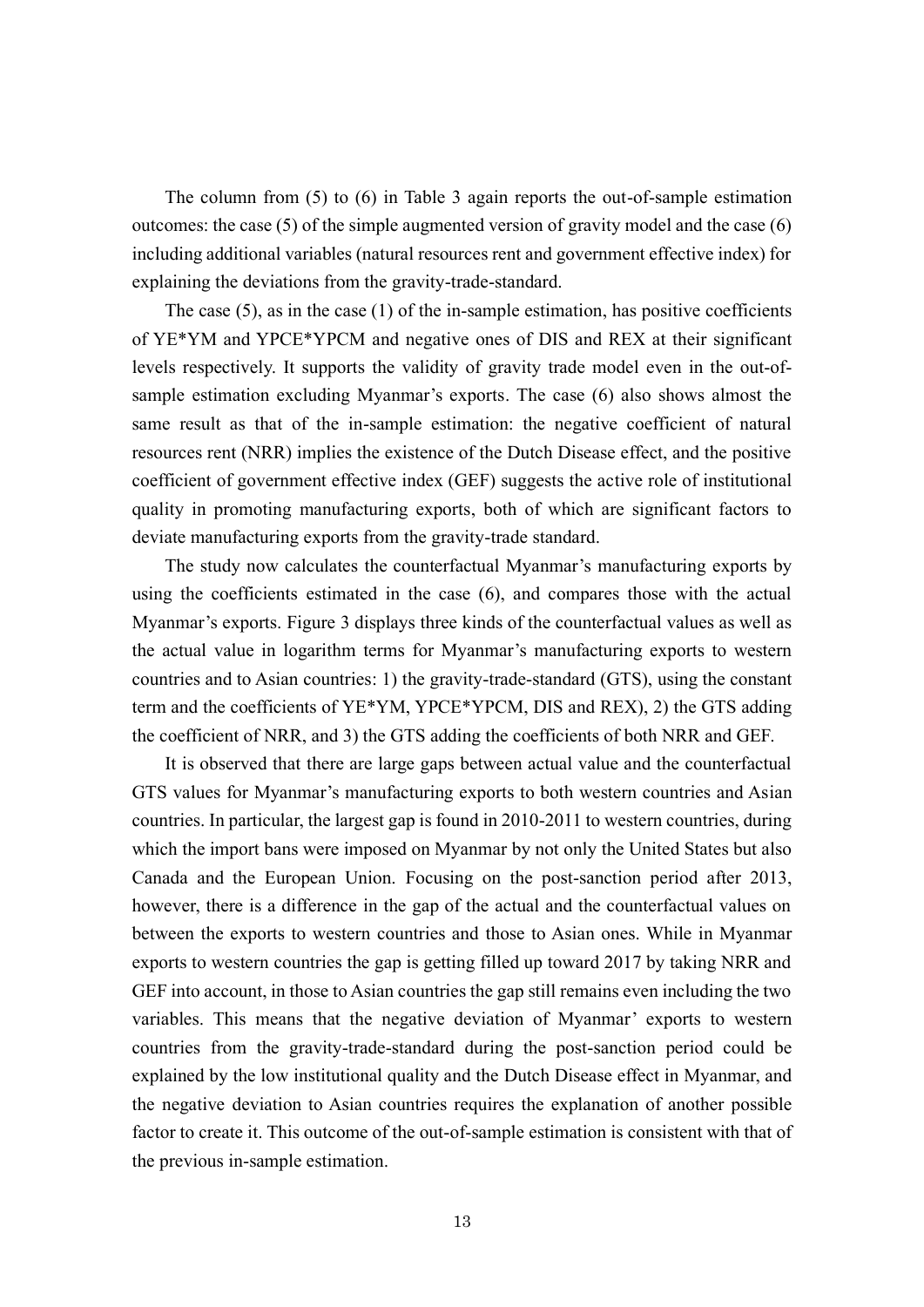# 3.5 Discussions

Both of the in-sample and the out-of-sample estimation could identify the validity of the expected gravity trade model in emerging ASEAN manufacturing exports, and the economic-sanction effect to compress Myanmar's manufacturing exports, particularly, to western countries. Both estimations also revealed that even after the economic sanctions was lifted, Myanmar's exports have been deviated from the gravity-trade-standard of the other ASEAN economies, and that the deviation could be explained by the two Myanmarspecific factors, i.e., the low institutional quality and the Dutch Disease effect in the exports to western countries but not fully in those to Asian countries.

The remaining issue is to investigate another factor to push down Myanmar manufacturing exports to Asian countries from the gravity-trade-standard for the postsanction period. The factor might come from the fact that Myanmar economy has been less integrated with the international production networks than the other ASEAN economies. As was discussed in Section 3.1, the intra-ASEAN manufacturing exports have recently risen, reflecting active back-and-forth international transactions of intermediate goods such as processed goods, parts and components under the prevailing international production networks in that area. The low share of Myanmar's intra-ASEAN exports, however, implies that her economy has been lagging behind the participation in the international production networks.

Myanmar's sluggish participation in the international production networks has been pointed out by the other previous studies such as Taguchi and Ni Lar (2015) and Taguchi and Tripetch (2014). Taguchi and Ni Lar (2015) assessed the existing production networks in Mekong region by applying fragmentation theory, through examining the trade of machinery parts and components between Thailand and the other Mekong countries. They found that the machinery trade has been less-integrated between Thailand with Myanmar, which was explained by the higher service-link costs, namely, the poorer logistic performances in Myanmar side. Taguchi and Tripetch (2014) also argued that although Myanmar's border areas with Thailand could be the gateways for production networks to extend across the national borders, the areas have still been underdeveloped due to the lack in logistical frameworks such as so-called Special Economic Zone.

The additional factor to deviate Myanmar manufacturing exports to Asian countries from the gravity-trade-standard might, therefore, be Myanmar's sluggish participation in the international production networks.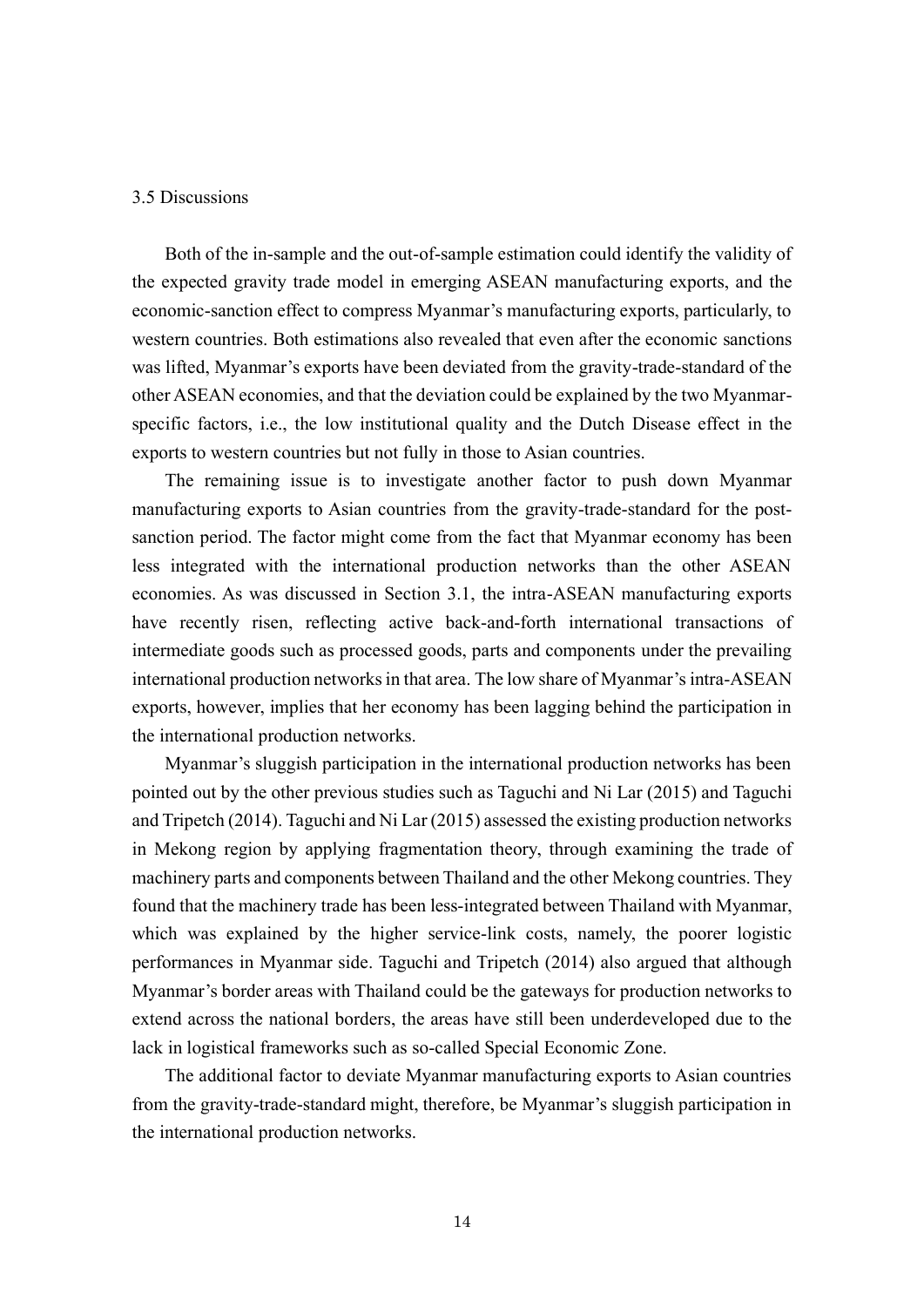## **4. Concluding Remarks**

This paper aims to evaluate Myanmar's exports of manufacturing products by using a gravity trade model for emerging ASEAN economies. The main focus of this study is whether Myanmar's manufacturing exports have recovered towards the gravity-tradestandard of the other emerging ASEAN countries for the post-sanction period of 2013- 2018. This paper contributes to the literature by targeting the post-sanction period unlike the previous studies, and by applying both of the in-sample and the out-of-sample estimation methods to ensure the consistency and robustness of their results.

The main findings are summarized as follows. First, both of the in-sample and the out-of-sample estimation could identify the validity of the expected gravity trade mode in emerging ASEAN manufacturing exports, and the economic-sanction effect to compress Myanmar's manufacturing exports, particularly, to western countries. Second, both estimations also revealed that even after the economic sanction was lifted, Myanmar's exports have been deviated from the gravity-trade-standard of the other ASEAN economies, and that the deviation could be explained by the two Myanmarspecific factors, i.e., the low institutional quality and the Dutch Disease effect in the exports to western countries but not fully in those to Asian countries. The additional factor to deviate Myanmar manufacturing exports to Asian countries from the gravity-tradestandard might come from Myanmar's sluggish participation in the international production networks.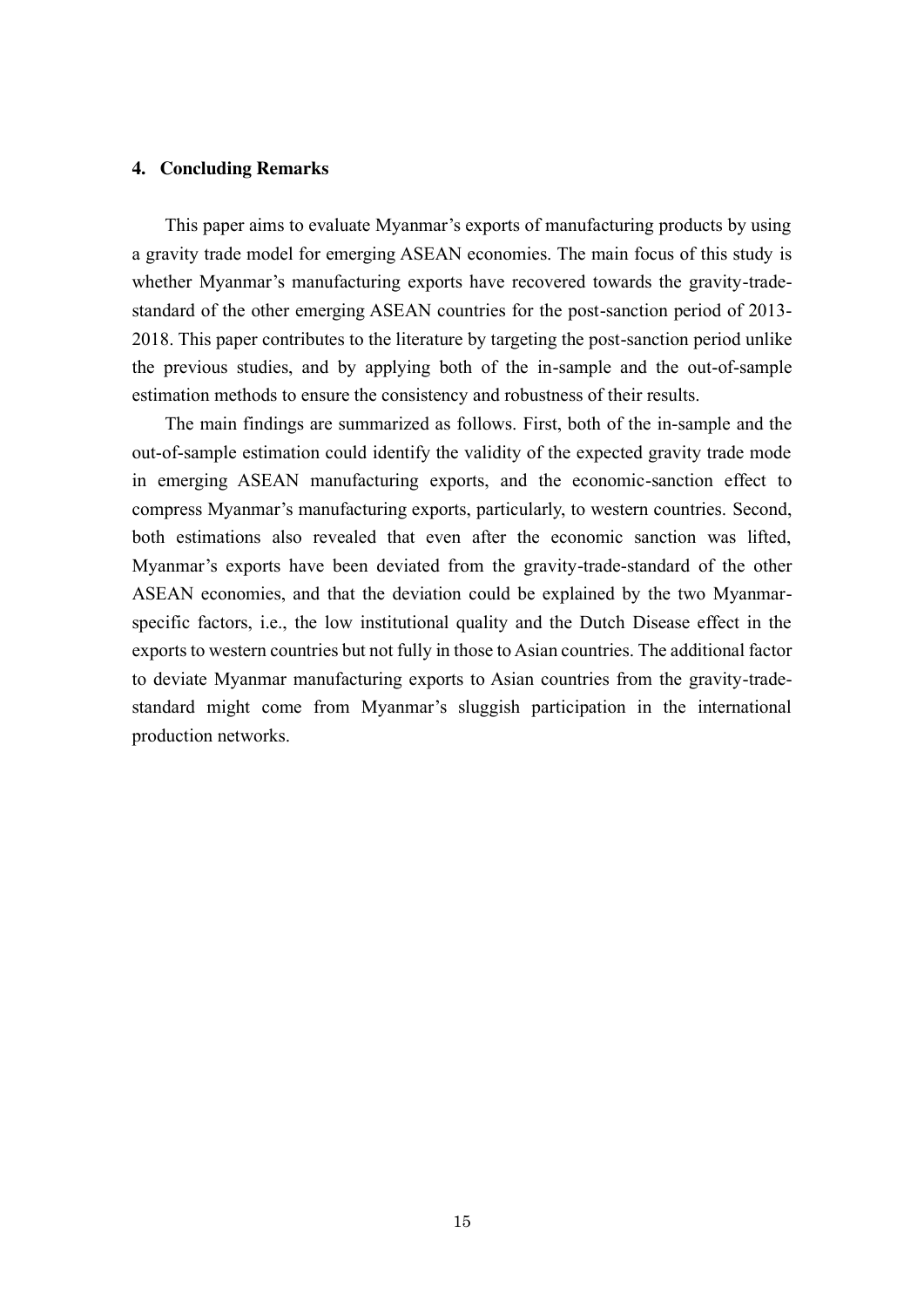### **References**

- Anderson, J.E. (1979). A theoretical foundation for the gravity equation. *American Economic Review*, 69(1), 106-116.
- Anderson, J.E., & van Wincoop, E. (2003). Gravity with gravitas: A solution to the border puzzle. American Economic Review, 93(1), 170–192.
- Bergstrand, J. (1989). The generalized gravity equation, monopolistic competition, and the factor-proportions theory in international trade. *The Review of Economics and Statistics*, 71, 143–153.
- Corden, W.M., & Neary, J.P. (1982). Booming Sector and De-Industrialization in a Small Open Economy. *Economic Journal*, 92, 825–48.
- Deardorff, A.V. (1998). Determinants of bilateral trade: Does gravity work in a classical world. In J. Frankel (ed.), *The Regionalization of the World Economy*, (pp. 7–22), Chicago: University of Chicago Press.
- Ferrarini, B. (2013). Myanmar's Trade and its Potential. *ADB Economics Working Paper Series*, No.325.
- Flachaire, E., Garcia-Penalosa, C., & Konte, M. (2014). Political versus Economic Institutions in the Growth Process. *Journal of Comparative Economics*, 42(1), 212- 229.
- Frankel, J.A., Stein, E., & Wei, S.J. (1995). Trading blocs and the Americas: The natural, the unnatural, and the super-natural. *Journal of Development Economics*, 47, 61–95.
- Helpman, E., & Krugman, P. (1985). *Market Structure and Foreign Trade*. Cambridge: MIT Press.
- Kimura, F. (2006). International production and distribution network in East Asia: Eighteen facts, mechanics, and policy implication. *Asian Economic Policy Review*, 1, 326–344.
- Kubo, K. (2014). Myanmar's Non-resource Export Potential after the Lifting of Economic Sanctions: A Gravity Model Analysis. *Asia-Pacific Development Journal*, 21(1), 1-22.
- Lee, K., & Kim, B.Y. (2009). Both Institutions and Policies Matter but Differently for Different Income Groups of Countries: Determinants of Long-Run Economic Growth Revisited. *World Development*, 37(3), 533-549.
- Linder, S.B. (1961). *An Essay on Trade and Transformation*. New York: Wiley.
- North, D.N. (1990). *Institutions, Institutional Change and Economic Performance*. New York: Cambridge University Press.
- Nu Nu Lwin (2009). Analysis on International Trade of CLM Countries. *IDE (Institute of Developing Economies) Discussion Paper*, No.215
- Oh, J., & Thant, K.C, (2016). Impact of Myanmar's Trade Liberalization On the Country's International Trade Environment: A Gravity Approach. *Applied Econometrics and International Development*, 16(2), 141-156.
- Pöyhönen, P. (1963). A tentative model for the volume of trade between countries. *Weltwirtschaftliches Archiv*, 90(1), 93-100.
- Rodrik, D., Subramanian, A., & Trebbi, F. (2002). Institutions Rule: The Primacy of Institutions over Geography and Integration in Economic Development. *NBER Working Paper*, No.9305.
- Rose, A.K. (2000). One money, one market: Estimating the effect of common resources on trade. *Economic Policy*, 15(30), 9–45.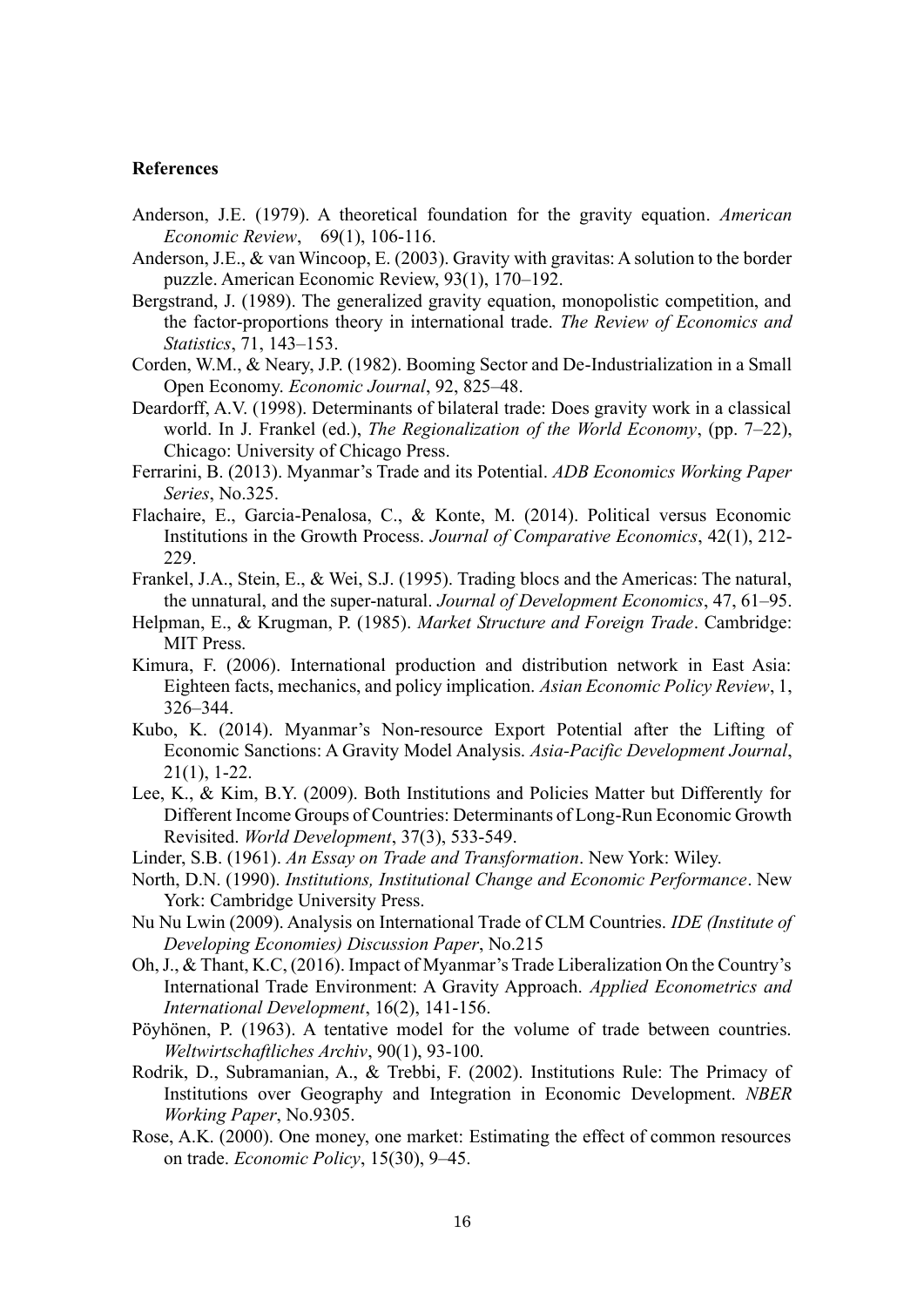- Stack, M.M. (2009). Regional integration and trade: Controlling for varying degrees of heterogeneity in the gravity model. *The World Economy*, 32(5), 772–789.
- Taguchi, H., & Ni Lar (2015). Fragmentation and Trade of Machinery Parts and Components in Mekong Region. *The Singapore Economic Review*, 60(5), 1550041- 1-21.
- Taguchi, H., & Tripetch, N. (2014). The "Maquila" Lessons and Implications to Thai-Myanmar Border Development. *International Journal of Asian Social Science*, 4(3), 392-406.
- Tinbergen, J. (1962). *Shaping the world economy*. New York: Twentieth Century Fund.
- Vaal, A., & Ebben, W. (2011). Institutions and the Relation between Corruption and Economic Growth. *Review of Development Economics*, 15(1), 108-123.
- Vandenbussche, H., & Zanardi, M. (2010). The chilling trade effects of antidumping proliferation. *European Economic Review*, 54(6), 760–777.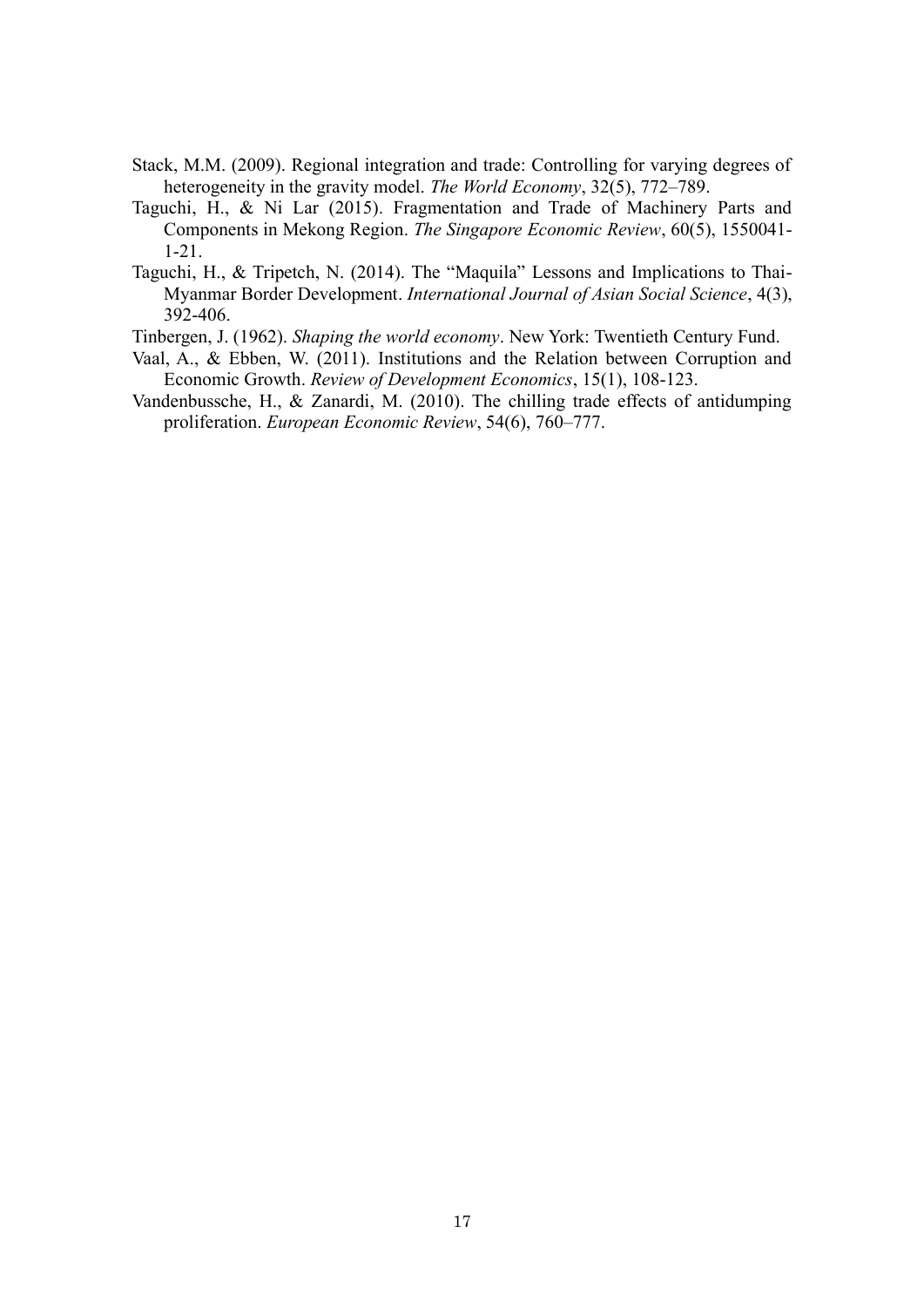**0 2,000 4,000 6,000 8,000 10,000 12,000 14,000 16,000 18,000 1995 1996 1997 1998 1999 2000 2001 2002 2003 2004 2005 2006 2007 2008 2009 2010 2011 2012 2013 2014 2015 2016 2017 2018 Total <del>◆</del>Manufacturing** Sanction Period 2003-2012

**Figure 1 Myanmar's Exports (mil. \$)**

Source: UNCTAD STAT



**Figure 2 Manufacturing Exports as a percentage of GDP in ASEAN**

**2000 2001 2002 2003 2004**

Source: UNCTAD STAT

**1995 1996 1997 1998 1999**

**0.0 10.0**

**2005 2006 2007 2008 2009 2010 2011 2012 2013 2014 2015 2016** **2017 2018**

 $-2003-2012$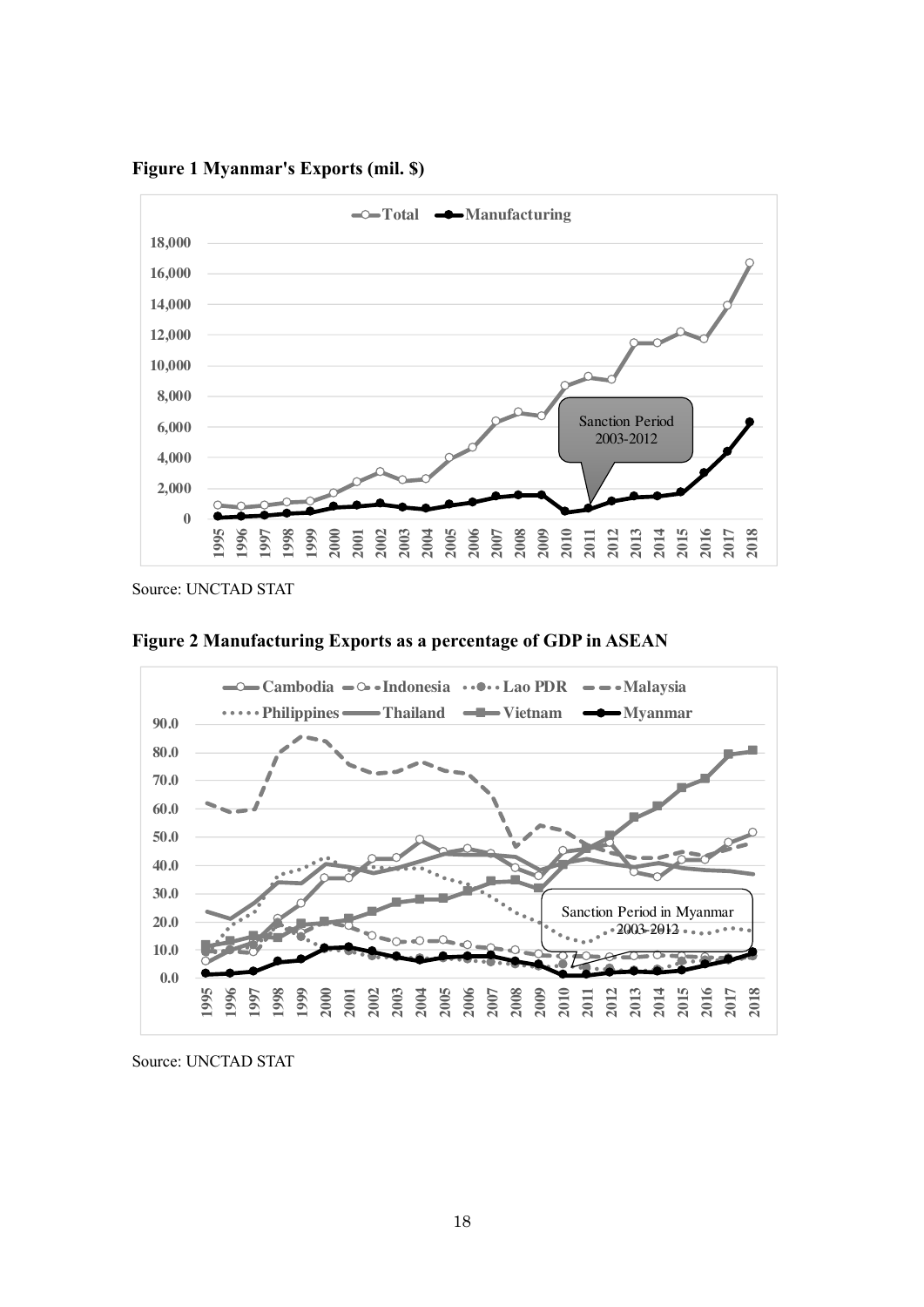| Exports in 2018           |                     | Myanmar Cambodia Indonesia Lao PDR |          |                |         | Malaysia Philippines | Thailand | Vietnam |
|---------------------------|---------------------|------------------------------------|----------|----------------|---------|----------------------|----------|---------|
| Total Values (mil. USD)   | 6,275               | 12,535                             | 77,661   | 1,350          | 169,619 | 55,250               | 186,037  | 196,887 |
| Ratio to the World $(\%)$ |                     |                                    |          |                |         |                      |          |         |
| Myanmar                   | $\bar{\phantom{a}}$ | 0.01                               | 0.40     | 0.07           | 0.20    | 0.03                 | 1.49     | 0.32    |
| Cambodia                  | 0.01                |                                    | 0.15     | 1.02           | 0.14    | 0.04                 | 1.59     | 1.28    |
| Indonesia                 | 0.22                | 0.16                               |          | $1.00\,$       | 2.74    | 1.20                 | 4.29     | 1.61    |
| Lao PDR                   | 0.00                | 0.02                               | $0.01\,$ | $\blacksquare$ | 0.01    | 0.00                 | 1.21     | 0.19    |
| Malaysia                  | 0.64                | 0.57                               | 4.10     | 0.30           | $\sim$  | 2.85                 | 4.57     | 1.44    |
| Philippines               | 0.12                | 0.17                               | 4.74     | 0.46           | 1.42    | $\sim$               | 3.49     | 1.23    |
| Thailand                  | 3.73                | 1.85                               | 4.54     | 41.45          | 6.13    | 3.90                 | $\sim$   | 2.06    |
| Vietnam                   | 1.25                | 0.30                               | 3.49     | 4.04           | 2.70    | 1.44                 | 4.82     |         |
| <b>ASEAN</b> above        | 5.97                | 3.08                               | 17.43    | 48.34          | 13.34   | 9.46                 | 21.46    | 8.13    |
| Average                   | 15.90               |                                    |          |                |         |                      |          |         |
| ASEAN above in 2000       | 1.42                | 0.92                               | 8.00     | 32.24          | 6.59    | 7.61                 | 10.53    | 12.69   |
| Average                   | 10.00               |                                    |          |                |         |                      |          |         |
| Japan                     | 20.89               | 9.02                               | 9.96     | 7.03           | 5.75    | 13.49                | 10.23    | 7.93    |
| China                     | 7.48                | 6.73                               | 10.11    | 8.45           | 13.38   | 11.39                | 10.16    | 14.01   |
| Korea                     | 6.35                | 1.67                               | 3.77     | 0.87           | 2.95    | 3.22                 | 1.72     | 7.99    |
| India                     | 1.75                | 0.13                               | 3.13     | 0.12           | 2.07    | 0.66                 | 3.23     | 2.35    |
| Asia above                | 42.44               | 20.63                              | 44.40    | 64.81          | 37.49   | 38.22                | 46.79    | 40.41   |
| Average                   | 41.90               |                                    |          |                |         |                      |          |         |
| Asia above in 2000        | 6.61                | 6.27                               | 26.99    | 33.34          | 23.43   | 25.41                | 29.86    | 38.42   |
| Average                   | 23.79               |                                    |          |                |         |                      |          |         |
| <b>US</b>                 | 7.33                | 22.89                              | 15.65    | 7.79           | 12.27   | 16.88                | 12.67    | 21.96   |
| Canada                    | 1.18                | 6.85                               | 0.80     | 3.33           | 0.44    | 0.75                 | 0.51     | 1.30    |
| UK                        | 6.39                | 7.17                               | 1.56     | 1.47           | 1.15    | 0.61                 | 1.59     | 2.66    |
| Euro                      | 27.74               | 29.41                              | 9.79     | 11.75          | 9.47    | 11.75                | 8.11     | 14.77   |
| West above                | 42.63               | 66.33                              | 27.80    | 24.34          | 23.32   | 29.99                | 22.89    | 40.70   |
| Average                   | 34.75               |                                    |          |                |         |                      |          |         |
| West above in 2000        | 84.24               | 81.50                              | 38.17    | 60.65          | 40.05   | 50.11                | 40.52    | 38.97   |
| Average                   | 54.28               |                                    |          |                |         |                      |          |         |
| Total above               | 85.07               | 86.96                              | 72.20    | 89.15          | 60.81   | 68.21                | 69.68    | 81.11   |

**Table 1 ASEAN Manufacturing Exports to Major Partners**

Source: UNCTAD STAT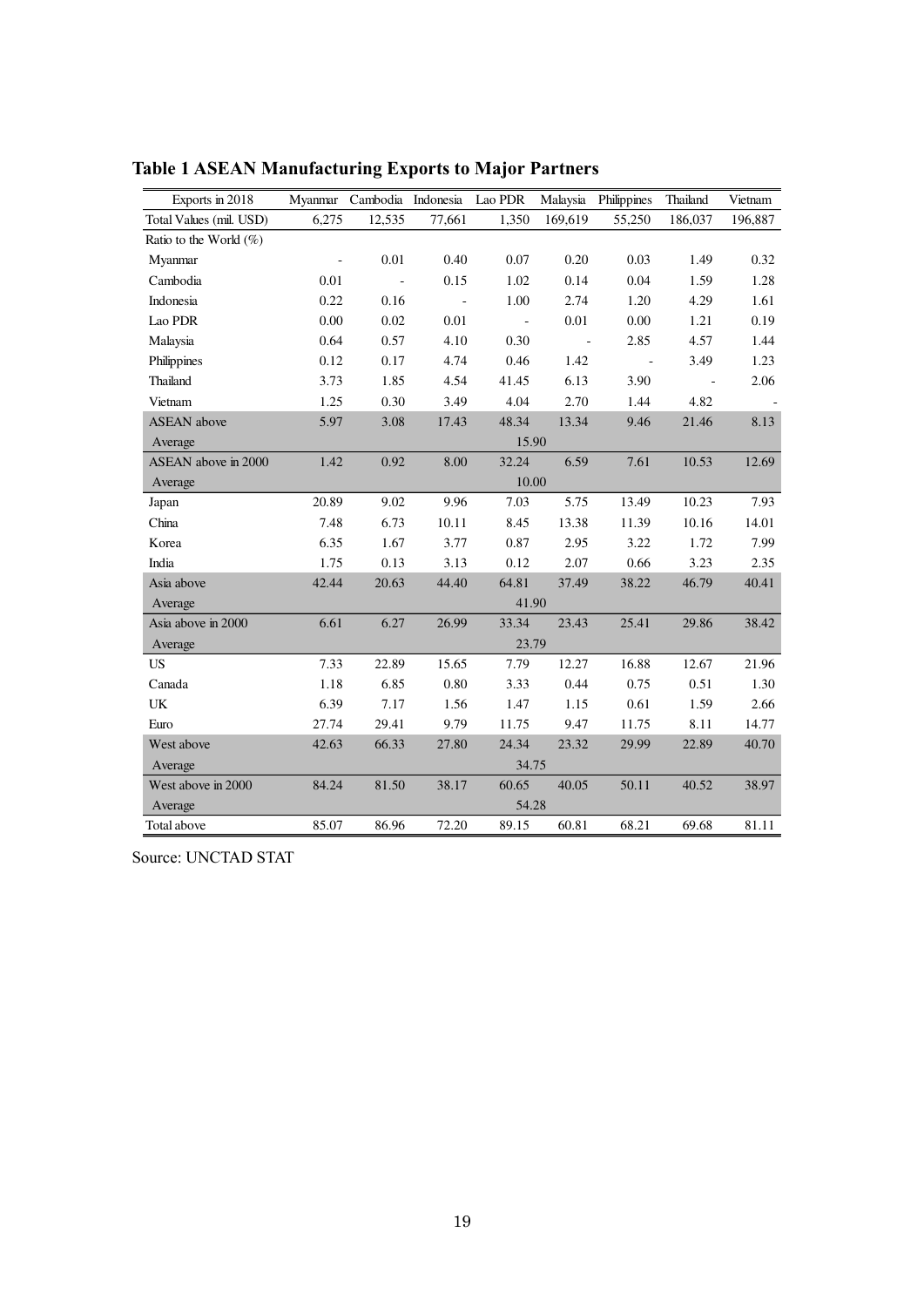| <b>Variables</b>             | <b>Description</b>                                                                 | Exp. Sign | <b>Source</b> |  |  |  |
|------------------------------|------------------------------------------------------------------------------------|-----------|---------------|--|--|--|
|                              | <b>Dependent Variable</b>                                                          |           |               |  |  |  |
| EXt                          | Manufacturing exports from emerging ASEAN countries to partners [USD, log term ]   |           | <b>UNCTAD</b> |  |  |  |
| <b>Explanatory Variables</b> |                                                                                    |           |               |  |  |  |
| YEt                          | Gross domestic product (GDP) of an exprter [USD, log term]                         | $+$       | <b>WEO</b>    |  |  |  |
| YMt                          | Gross domestic product (GDP) of an importer [USD, log term]                        | $+$       | <b>WEO</b>    |  |  |  |
| <b>YPCEt</b>                 | GDP per capita of an exporter [USD, log term]                                      | $+$       | <b>WEO</b>    |  |  |  |
| <b>YPCMt</b>                 | GDP per capita of an importer [USD, log term]                                      | $+$       | <b>WEO</b>    |  |  |  |
| <b>DIS</b>                   | Distance between capital cities of an exporter and an importer [km, log term]      |           | Fromto        |  |  |  |
| <b>REXt</b>                  | Bilateral real exchange rate of an exporter against an importer [1998–1, log term] |           | <b>WEO</b>    |  |  |  |
| <b>NRRt</b>                  | Natural resources rent [% of GDP]                                                  |           | WDI           |  |  |  |
| <b>GEFt</b>                  | Government effectiveness index [from -2.5 (weak) to 2.5 (strong)]                  | $+$       | WGI           |  |  |  |
| DS_WEST                      | Sanction dummy for Myanmar against western countries for 2004-2012                 |           |               |  |  |  |
| DS_ASIA                      | Sanction dummy for Myanmar against Asian countries for 2004-2012                   | $+/-$     |               |  |  |  |
|                              | DPS13_WEST Post-sanction dummy for Myanmar against western countries for 2013-2018 | $+/-$     |               |  |  |  |
|                              | DPS16_WEST Post-sanction dummy for Myanmar against western countries for 2016-2018 | $+/-$     |               |  |  |  |
|                              | DPS13_ASIA Post-sanction dummy for Myanmar against Asian countries for 2013-2018   | $+/-$     |               |  |  |  |
|                              | DPS16_ASIA Post-sanction dummy for Myanmar against Asian countries for 2016-2018   | $+/-$     |               |  |  |  |
| Dt                           | Time dummy                                                                         |           |               |  |  |  |

**Table 2 List of Variables for Estimation**

Note: The data sources are shown as follows:

UNCTAD: UNCTAD Stat, UNCTAD,<https://unctadstat.unctad.org/EN/>

WEO: World Economic Outlook Databases, International Monetary Fund, <https://www.imf.org/en/Data> Fromto: Great Circle Distance Between Cities on Map[, https://www.distancefromto.net/](https://www.distancefromto.net/)

WDI: World Development Indicators, World Bank[, https://data.worldbank.org/](https://data.worldbank.org/) WGI: Worldwide Governance Indicators, World Bank,

<http://info.worldbank.org/governance/wgi/>

Source: Author's description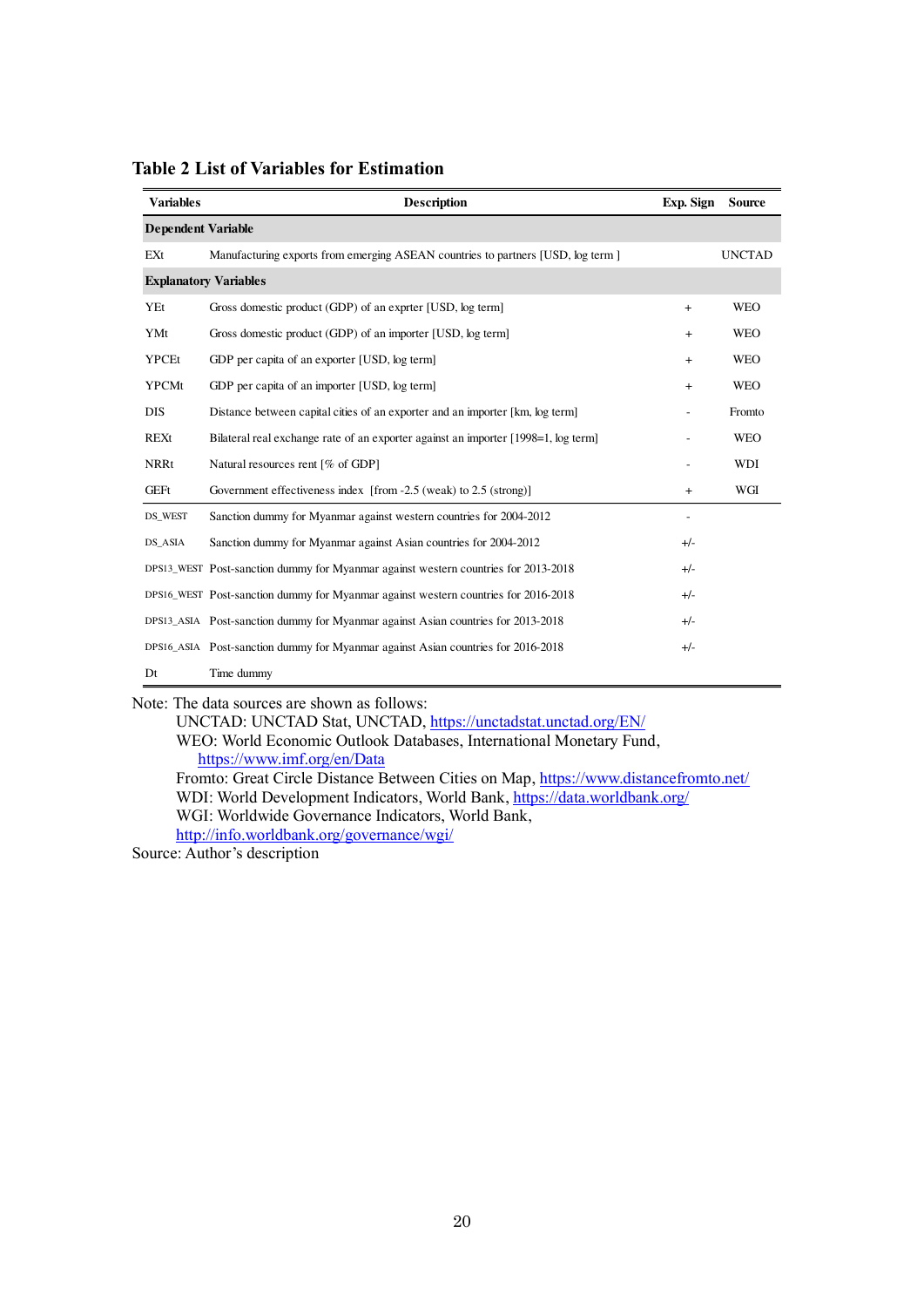|                        |              | In-sample Estimation | Out-of-sample Estimation |              |              |              |
|------------------------|--------------|----------------------|--------------------------|--------------|--------------|--------------|
|                        | (1)          | (2)                  | (3)                      | (4)          | (5)          | (6)          |
| Const.                 | $3.577$ ***  | $4.125$ ***          | $4.674$ ***              | $6.444$ ***  | $6.197***$   | $7.625$ ***  |
|                        | (0.431)      | (0.423)              | (0.417)                  | (0.429)      | (0.398)      | (0.409)      |
| $In(YE*YM)$            | $1.083$ ***  | $1.080$ ***          | $1.077$ ***              | $0.963$ ***  | $1.132***$   | $1.004$ ***  |
|                        | (0.023)      | (0.022)              | (0.021)                  | (0.022)      | (0.021)      | (0.022)      |
| In(YPCE*YPCM)          | $0.712$ ***  | $0.651$ ***          | $0.618***$               | $0.429$ ***  | $0.462$ ***  | $0.325$ ***  |
|                        | (0.034)      | (0.033)              | (0.032)                  | (0.033)      | (0.031)      | (0.032)      |
| ln(DIS)                | $-1.930$ *** | $-1.865$ ***         | $-1.836$ ***             | $-1.453$ *** | $-1.769$ *** | $-1.433$ *** |
|                        | (0.062)      | (0.061)              | (0.060)                  | (0.062)      | (0.058)      | (0.060)      |
| ln(REX)                | $-0.184$     | $-0.059$             | 0.191                    | $0.783$ ***  | $-0.255$ **  | $0.514$ ***  |
|                        | (0.123)      | (0.119)              | (0.118)                  | (0.118)      | (0.116)      | (0.122)      |
| <b>NRR</b>             |              |                      |                          | $-0.074$ *** |              | $-0.076$ *** |
|                        |              |                      |                          | (0.009)      |              | (0.009)      |
| <b>GEF</b>             |              |                      |                          | $1.149$ ***  |              | $1.132$ ***  |
|                        |              |                      |                          | (0.068)      |              | (0.067)      |
| DS WEST                |              | $-3.003$ ***         | $-3.036$ ***             | $-1.351$ *** |              |              |
|                        |              | (0.434)              | (0.423)                  | (0.407)      |              |              |
| DS_ASIA                |              | $-2.271$ ***         | $-2.343$ ***             | $-0.853$ *** |              |              |
|                        |              | (0.211)              | (0.208)                  | (0.218)      |              |              |
| DPS13_WEST(a)          |              |                      | $-3.265$ ***             | $-1.861$ *** |              |              |
|                        |              |                      | (0.570)                  | (0.529)      |              |              |
| DPS16 WEST (b)         |              |                      | $2.168$ ***              | $1.616**$    |              |              |
|                        |              |                      | (0.765)                  | (0.764)      |              |              |
| DPS13 $ASIA(c)$        |              |                      | $-3.202$ ***             | $-1.847$ *** |              |              |
|                        |              |                      | (0.353)                  | (0.343)      |              |              |
| DPS16 $ASIA(d)$        |              |                      | $1.337***$               | $0.992**$    |              |              |
|                        |              |                      | (0.476)                  | (0.505)      |              |              |
| DPS WEST $(a) + (b)$   |              |                      | $-1.097$                 | $-0.245$     |              |              |
| $DPS\_ASIA(c) + (d)$   |              |                      | $-1.865$                 | $-0,855$     |              |              |
| Number of observations | 2,520        | 2,520                | 2,520                    | 2,370        | 2,184        | 2,080        |

**Table 3 Estimation Outcomes of Gravity Trade Model**

Note: Standard errors are in parentheses. \*\*\* and \*\* denote statistical significance at 99 and 95 percent level, respectively. Source: Author's estimation